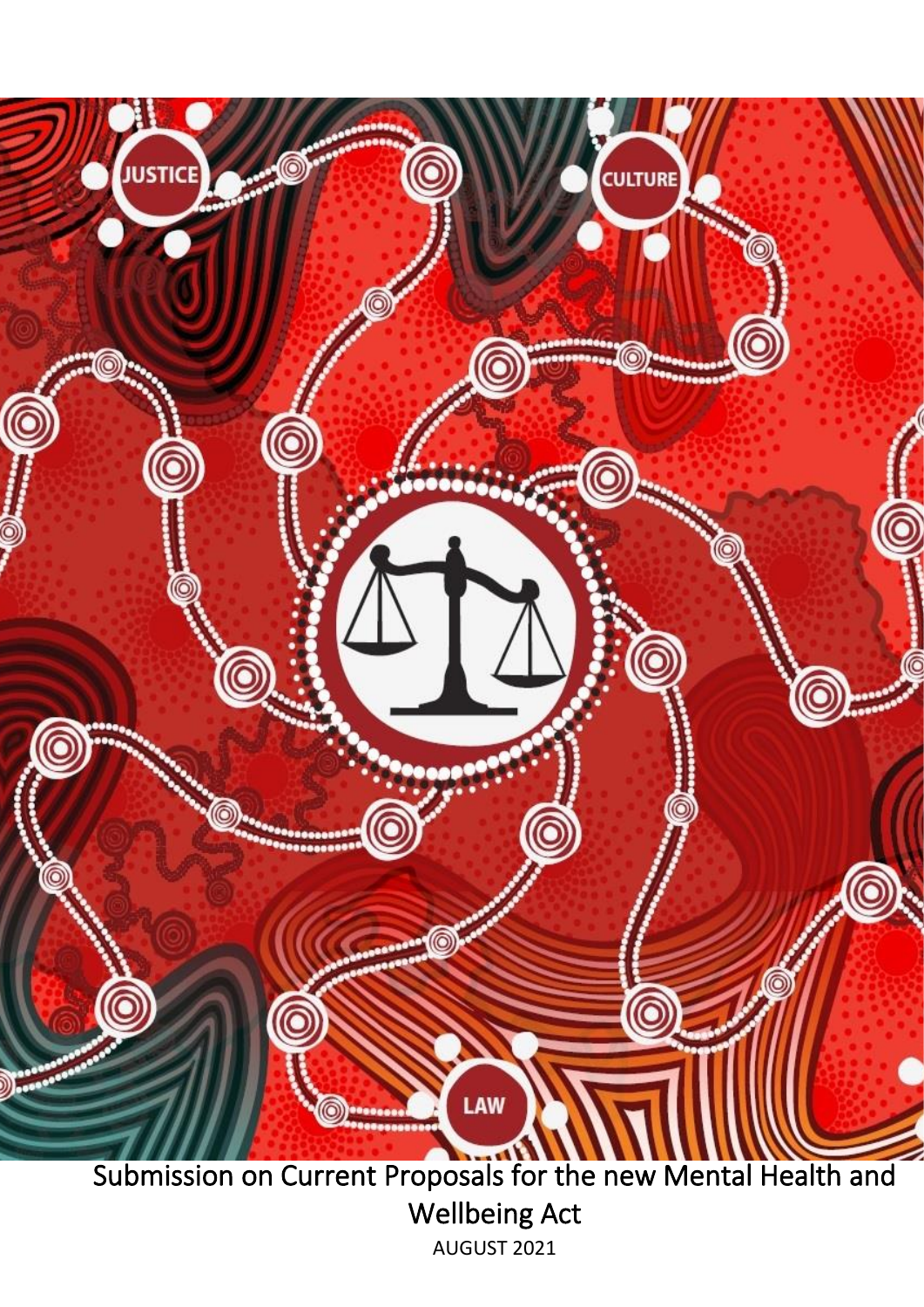# **Contents**

| Question 2: Areas for improvement in the current Objectives and Principles of the new Act 9          |
|------------------------------------------------------------------------------------------------------|
|                                                                                                      |
|                                                                                                      |
| Adults in contact with, or at risk of contact with, the criminal legal system  12                    |
|                                                                                                      |
|                                                                                                      |
|                                                                                                      |
|                                                                                                      |
|                                                                                                      |
|                                                                                                      |
|                                                                                                      |
|                                                                                                      |
| Information sharing and the right to free, prior and informed consent of Aboriginal people  18       |
|                                                                                                      |
|                                                                                                      |
|                                                                                                      |
|                                                                                                      |
| Separate statutory guidelines for restrictive practices in situations involving Aboriginal people 22 |
| Compulsory treatment and consultation with Aboriginal Community Controlled Organisations 22          |
| Question 12: Seclusion and restraint, and regulation of chemical restraint  22                       |
|                                                                                                      |
|                                                                                                      |
| Separate statutory guidelines for restrictive practices in situations involving Aboriginal people 24 |
| Restrictive practices and consultation with Aboriginal Community Controlled Organisations  24        |
|                                                                                                      |
|                                                                                                      |
| The Optional Protocol to the Convention against Torture and Other Cruel, Inhuman or Degrading        |

**SO** 

**Contact:** Andreea Lachsz, Head of Policy, Communications and Strategy, alachsz@vals.org.au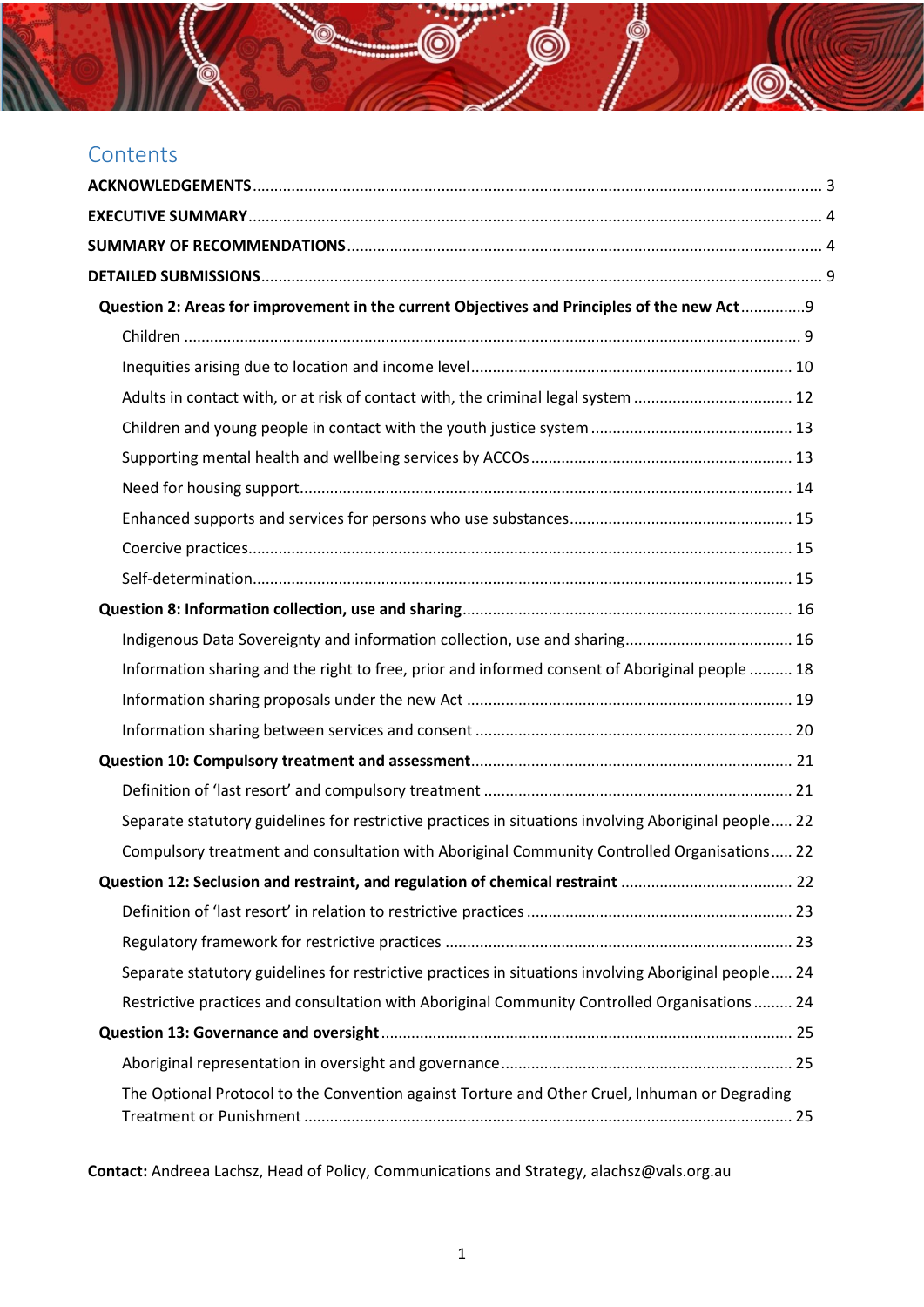# **BACKGROUND TO THE VICTORIAN ABORIGINAL LEGAL SERVICE**

The Victorian Aboriginal Legal Service (VALS) is an Aboriginal community-controlled organisation (ACCO), which was established in 1973 to provide culturally safe legal and community justice services to Aboriginal and/or Torres Strait Islander people across Victoria.<sup>1</sup> Our vision is to ensure that Aboriginal people are treated equally before the law, our human rights are respected, and we have the choice to live a life of the quality we wish.

### Legal Services

Our legal practice operates in the areas of criminal, family and civil law. We represent women, men and children who come to us for assistance, and are only hindered in doing this where there is a legal conflict of interest. If this is the case, we provide warm referrals to other suitable legal representatives. Our 24-hour criminal law service is backed up by the strong community-based role of our Client Service Officers play, who are the first point of contact when an Aboriginal person is taken into custody, through to the finalisation of legal proceedings.

Our Criminal Law Practice provides legal assistance and represent Aboriginal people in immediate court dealing such as bail applications, defending or pleading to charges and sentencing. This includes matters in both the mainstream and Koori Court.<sup>2</sup> Many of our clients come from backgrounds where they may have been exposed to family violence, poor mental health, homelessness and poverty. We try to understand the underlying reasons that have led to the offending behaviour and ensure that prosecutors, magistrates and legal officers are aware of this. We support our clients to access support that can help to address underlying reasons for offending and reduce the risk of recidivism.

Our Civil and Human Rights Practice provides advice and casework to Aboriginal people in relation to a range of civil law issues, including: infringements, tenancy, victims of crime, discrimination and human rights, Personal Safety Intervention Orders (PSIVO) matters, Coronial Inquests, consumer law issues and Working With children Check suspension or cancellation.

Our Aboriginal Families Practice provides legal advice and represents families in family law and child protection matters, where we advocate for support to ensure that families can remain together, and for compliance with the Aboriginal Child Placement Principle wherever children are removed from their parents' care.

Our Specialist Legal and Litigation Practice (Wirraway) focuses specifically on police, corrections and government accountability through litigation. It provides legal advice and representation in civil litigation matters against government authorities, including for claims involving excessive force or unlawful detention, police complaints, prisoners' rights issues, and Coronial Inquests (including in relation to deaths in custody).

<sup>&</sup>lt;sup>1</sup> The term "Aboriginal" is used throughout this submission to refer to Aboriginal and/or Torres Strait Islander peoples.

<sup>2</sup> In 2017-2018, VALS provided legal services in relation to 1367 criminal law matters, and in 2018-2019, VALS provided legal services in relation to 1,253 criminal law matters.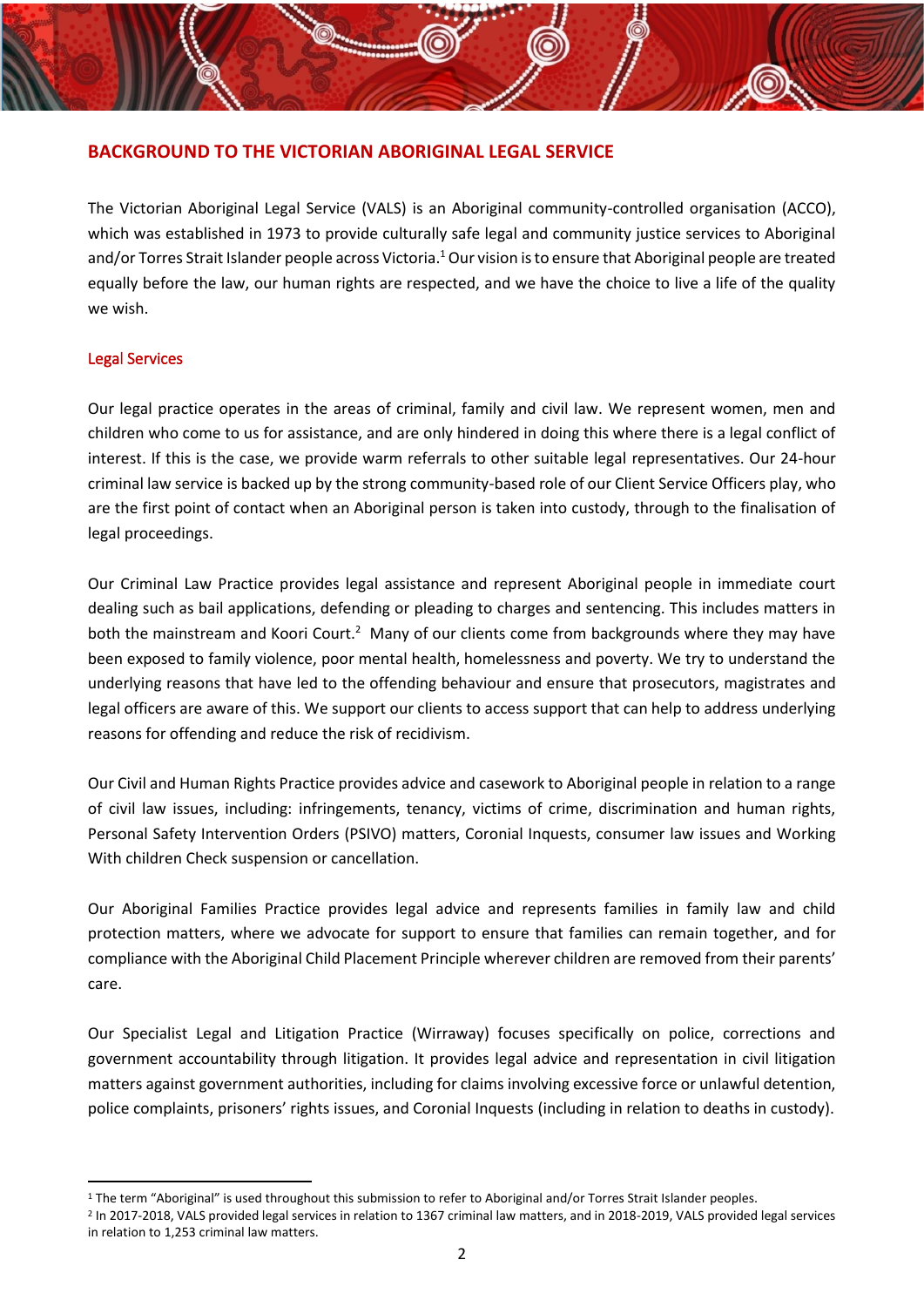### Community Justice Programs

VALS run a Custody Notification System (CNS) which requires Victoria Police to notify VALS within 1 hour every time an Aboriginal person in Victoria is taken into police custody.<sup>3</sup> Since October 2019, this requirement is legislated under the *Crimes Act 1958.<sup>4</sup>* Once a notification is received, VALS will contact the relevant police station to carry out a welfare check and provide legal advice if required.

The Community Justice Team also run the following programs:

- Family Violence Client Support Program<sup>5</sup>
- Community Legal Education
- Victoria Police Electronic Referral System (V-PeR)<sup>6</sup>
- Regional Client Service Officers
- Baggarrook Women's Transitional Housing program.<sup>7</sup>

### Policy, Research and Advocacy

VALS operates in various strategic forums which help inform and drive initiatives to support Aboriginal people in their engagement with the legal system in Victoria. VALS works closely with the Aboriginal Justice Caucus and ACCOs in Victoria, as well as other key stakeholders within the legal sector.

# <span id="page-3-0"></span>ACKNOWLEDGEMENTS

VALS pays our deepest respect to traditional owners across Victoria, in particular, to all Elders past, present and emerging. We also acknowledge all Aboriginal and Torres Strait Islander people in Victoria and pay respect to the knowledge, cultures and continued history of all Aboriginal and Torres Strait Islander Nations.

We also acknowledge the following staff members who collaborated to prepare this submission:

- Dr. Matthew Witbrodt, Policy, Research and Advocacy Officer
- Anna Potter, Lawyer, Civil Law and Human Rights Practice
- Andreea Lachsz, Head of Policy, Communications and Strategy

<sup>&</sup>lt;sup>3</sup> In 2017-2018, VALS received and responded to 11,104 notifications through the CNS and in 2018-2019, we received 12,293. <sup>4</sup> Ss. 464AAB and 464FA, *Crimes Act 1958* (Vic).

<sup>5</sup> VALS has three Family Violence Client Support Officers (FVCSOs) who support clients throughout their family law or civil law matter, providing holistic support to limit re-traumatisation to the client and provide appropriate referrals to access local community support programs and emergency relief monies.

<sup>6</sup> The Victoria Police Electronic Referral (V-PeR) program involves a partnership between VALS and Victoria Police to support Aboriginal people across Victoria to access culturally appropriate services. Individuals are referred to VALS once they are in contact with police, and VALS provides support to that person to access appropriate services, including in relation to drug and alcohol, housing and homelessness, disability support, mental health support.

<sup>7</sup> The Baggarrook Women's Transitional Housing program provides post-release support and culturally safe housing for six Aboriginal women to support their transition back to the community. The program is a partnership between VALS, Aboriginal Housing Victoria and Corrections Victoria.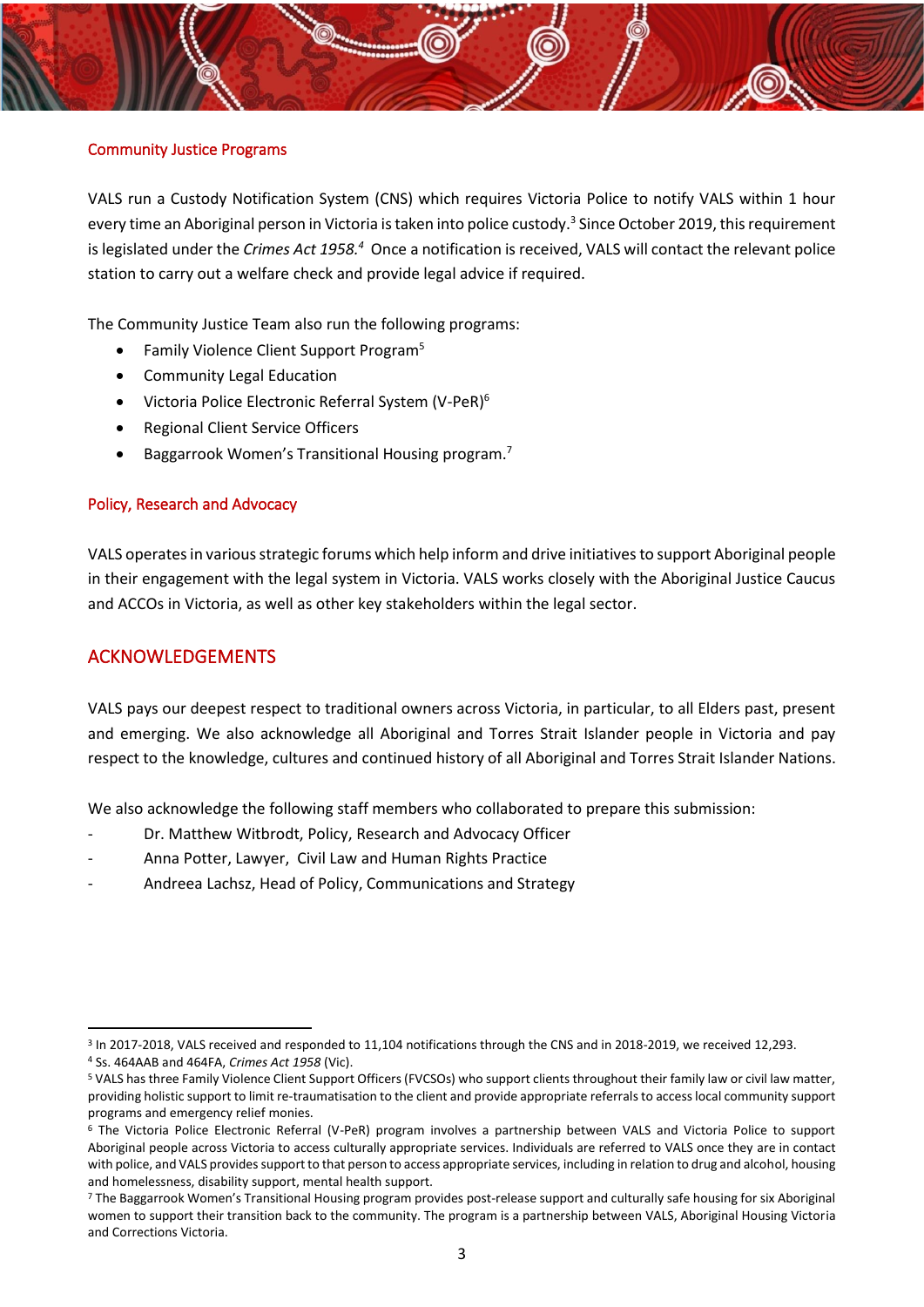# <span id="page-4-0"></span>EXECUTIVE SUMMARY

VALS welcomes the opportunity to prepare a submission for the Department of Health and Human Services (**DHHS**) in relation to the development of the new Mental Health and Wellbeing Act in Victoria (**Act**). The current submission addresses the following issues:

- Areas for improvement in the proposed objectives and principles of the new Act
- Issues identified concerning information collection, use and sharing
- Issues identified concerning compulsory treatment
- Issues identified concerning seclusion and restraint
- Issues identified concerning governance and oversight

# <span id="page-4-1"></span>SUMMARY OF RECOMMENDATIONS

**Recommendation 1.** The Objectives of the Mental Health and Wellbeing Act should better reflect the thematic issues underlying the Recommendations of the Royal Commission into Victoria's Mental Health System concerning existing imbalances relating to the provision of mental health and wellbeing services to children, including, but not limited to:

- Increasing the capacity to provide services to children;
- Enhancing and increasing the ability to provide assessments and diagnostic tests and treatment to children; and
- Enhancing and increasing the ability to provide early intervention and treatment for mental health and wellbeing issues among children.

**Recommendation 2.** The Principles should better reflect the need to:

- Meet demand for mental health and wellbeing services among the age groups identified in the Final Report of the Royal Commission into Victoria's Mental Health System (ie. infants and children; young adults; adults; and older adults) in an equitable and balanced manner; and
- The need to address mental health and wellbeing issues early to ensure the best long-term outcomes for the persons affected.

**Recommendation 3.** The Objectives should better reflect the need to address existing inequities and imbalances in the provision and delivery of mental health and wellbeing services between communities in metropolitan Victoria and communities in regional and rural Victoria.

**Recommendation 4.** The Objectives should better reflect the need to address affordability inequities that arise due to income level and disadvantage, that impede access to mental health and wellbeing services.

**Recommendation 5.** The Principles should better reflect the need to ensure the equitable distribution of the provision and delivery of mental health and wellbeing services between rural and regional Victorian communities and metropolitan Victorian communities.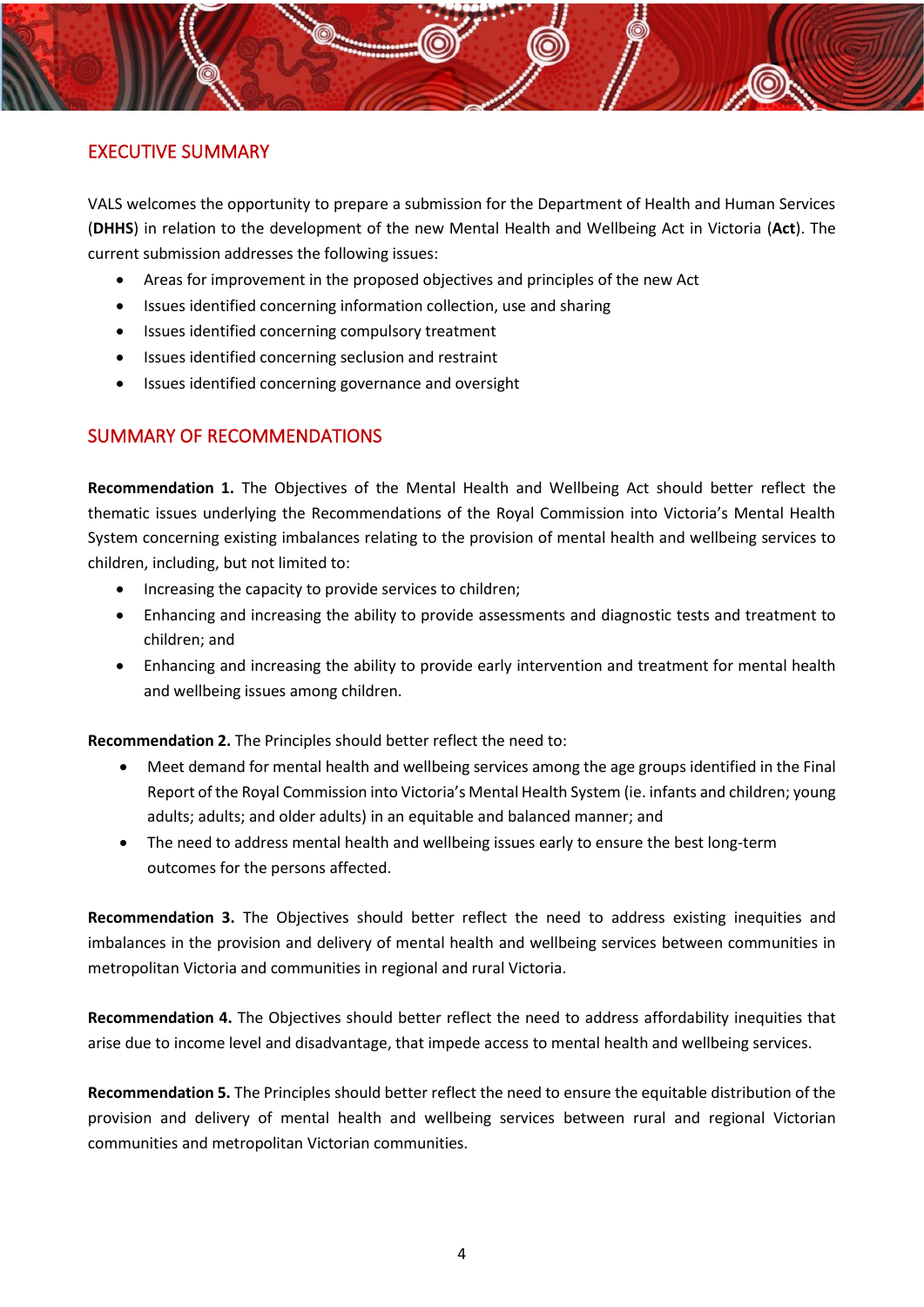**Recommendation 6**. Principle 10 in the current proposal should better reflect that financial circumstances not only influence mental health and wellbeing of individuals, but can also impact and/or impair the ability of a person to access mental health and wellbeing services.

**Recommendation 7.** The Principles and Objectives should better reflect the need to address:

- Inequities in quality of mental health and wellbeing services and programs offered to persons in the custody of Victoria Police and Corrections Victoria and such services and programs offered within the greater Victorian community; and
- Issues relating to continuity of care following custodial detention, in a manner consistent with Recommendation 37(3) of the Royal Commission into Victoria's mental health system.

**Recommendation 8**. The Principles and Objectives should better reflect the intended purpose of the Victorian mental health system to proactively engage with at-risk adults in an effort to prevent (further) engagement with the Victorian criminal legal system, as envisaged under Recommendation 37(2) of the RCVMHS.

**Recommendation 9.** Consistent with the general emphasis on early intervention in the findings and recommendations of the RCVMHS, the Objectives and Principles should better reflect the need to increase and enhance the provision of targeted mental health and wellbeing supports, services and programs to atrisk children and young people, in a manner consistent with Recommendation 37(4).

**Recommendation 10.** The Objective and Principles should better reflect Recommendation 33(2) and (4) concerning the need for the Victorian mental health and wellbeing system to provide adequate support to the Victorian Aboriginal Controlled Community Health Organisation and other Aboriginal Community Controlled Organisations to meet the needs of Aboriginal people in Victoria, to deliver quality, culturally safe infant, child and youth mental health and wellbeing support services to Aboriginal people.

**Recommendation 11.** The Principles should reflect the need and desirability of mental health and wellbeing services to be provided to Aboriginal people by the Victorian Aboriginal Controlled Community Health Organisations and other Aboriginal Community Controlled Organisations.

**Recommendation 12.** The Objectives should better reflect the need for the Victorian mental health and wellbeing system to establish and implement the necessary programs, processes and planning required to ensure access to appropriate housing support for people living with mental illness in accordance with Recommendation 25(3); 25(5)(b-c); 25(6) and 47.

**Recommendation 13.** The Objectives should include a provision that reflects the findings of the RCVMHS concerning substance misuse and addiction among people with mental illness; notably Recommendations 35 and 36 concerning the need to enhance and increase support for persons with substance abuse/addiction issues.

**Recommendation 14.** The term 'coercive practices' should be removed from the proposed Objectives.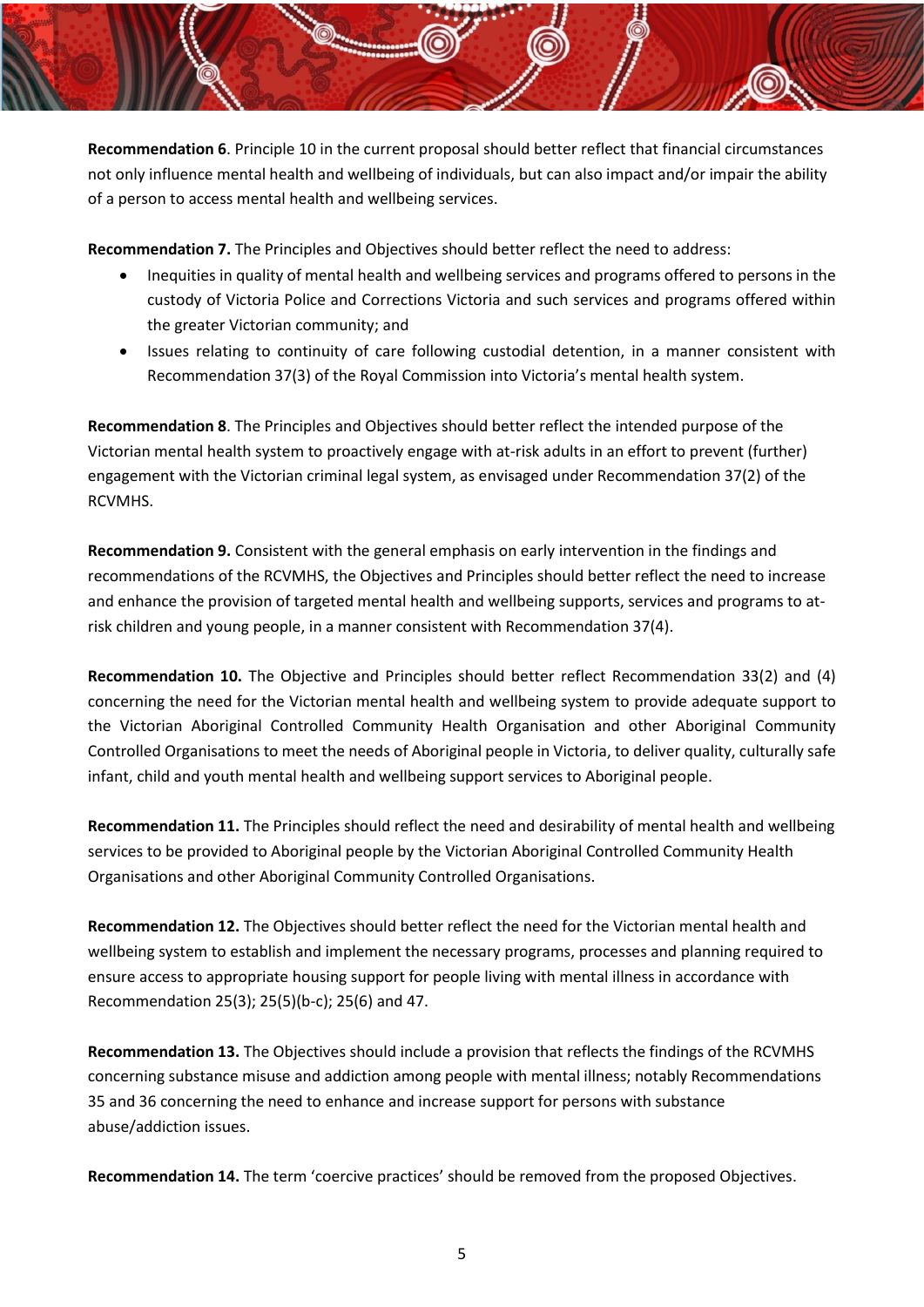**Recommendation 15.** The inclusion of the right of self-determination of Aboriginal and Torres Strait Islander peoples in the Objectives should reflect the fact that self-determination is a right that is exercised rather than an approach that is practised; and that the right is a collective right distinct from other rights enjoyed by individuals.

**Recommendation 16.** Any decisions made regarding policies and legislation governing the collection, use and sharing of Indigenous data obtained by Victorian mental health and wellbeing services should be premised upon the recognition of, and respect for, the principle of Indigenous Data Sovereignty of Aboriginal people in Victoria.

**Recommendation 17.** The Secretary of the Department should ensure that decisions made concerning the information-sharing infrastructure, including the identification of persons and entities authorised to access such information, includes:

- Recognising and respecting the Indigenous Data Sovereignty of Aboriginal people in Victoria in a manner consistent with Recommendation 16 of the current submission;
- Broad consultation with Aboriginal people in Victoria at both the community-level and through their representatives; and
- Ensuring that the process and outcomes reflect the rights of Aboriginal people to free, prior and informed consent in legislative and administrative measures that affect them.

**Recommendation 18.** The development of training, professional guidelines, standards and cultural change to support the new Act and appropriate changes in practice should require broad consultation with Aboriginal people in Victoria and their representatives, reflecting both recognition and respect for the right of Aboriginal people to free, prior and informed consent concerning administrative measures that may affect them.

**Recommendation 19.** Any proposals made by the Department concerning the sharing of information collected by Victorian mental health and wellbeing services with Victoria Police, Corrections Victoria and Child Protection Services should be the focus of extensive consultation with interested stakeholders, including Aboriginal Community Controlled Organisations and Aboriginal Community Controlled Health Organisations to mitigate and/or prevent unintended consequences for Aboriginal people in Victoria.

**Recommendation 20.** The Department should ensure that frameworks concerning the sharing of information collected by Victorian mental health and wellbeing services are:

- Based upon person-centred, culturally-appropriate and trauma-informed approaches, as well as best practices;
- Premised upon the provision of appropriate mental health and wellbeing services to consumers in an expedient manner; and
- Wholly premised upon the interests of, and benefit to, the consumers of such services.

**Recommendation 21.** Future consultations undertaken by the Department concerning the sharing of information collected by Victorian mental health and wellbeing services with a broad range of social services should include further details, including: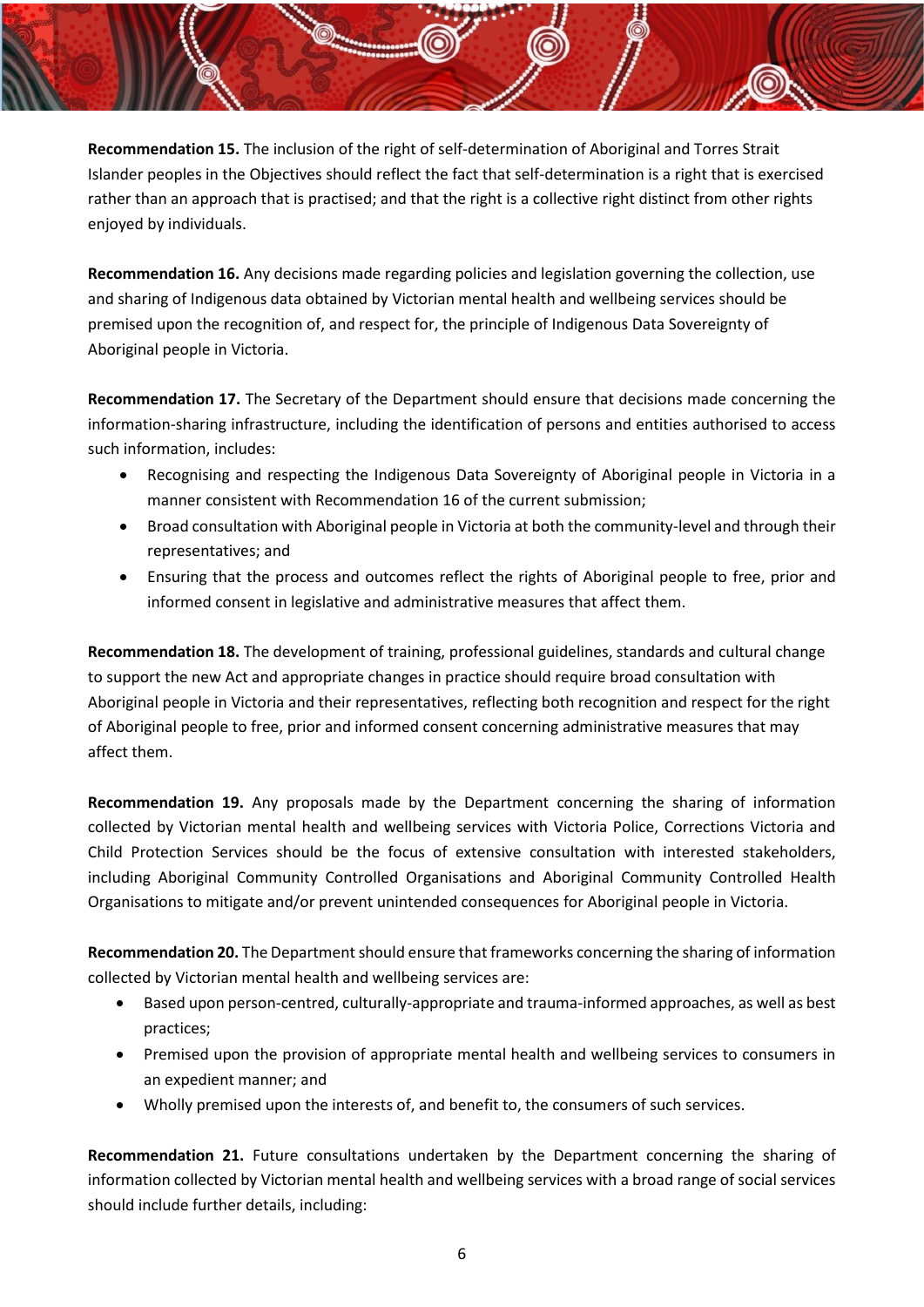- The type of information envisaged to constitute 'basic information';
- The range of services to whom the 'basic information' would be available (aside from the examples provided thus far); and

The purposes for which information could be shared.

**Recommendation 22.** In accordance with Indigenous Data Sovereignty, the ability to share 'basic information' collected by Victorian mental health and wellbeing services with a broad range of social services in the current proposal should be prohibited unless consent is first obtained from an Aboriginal consumer of such services.

**Recommendation 23.** The department should engage in further consultation with Aboriginal communitycontrolled organisations and Aboriginal community-controlled health organisations to determine *who* will be permitted to provide consent in the event an Aboriginal consumer lacks sufficient capacity to consent to share information collected by Victorian mental health and wellbeing services, in a manner consistent with Indigenous Data Sovereignty.

**Recommendation 24.** The definition of 'last resort' with regard to compulsory treatment should be further refined and include safeguards to prevent unnecessary use of such an approach to treatment of mental illness**.**

**Recommendation 25.** The Department should include separate statutory guidelines in the new Mental Health and Wellbeing Act pertaining to compulsory treatment in instances concerning Aboriginal people, developed in consultations with Aboriginal people, premised upon the right to free, prior and informed consent.

**Recommendation 26.** In any instances where an Aboriginal person may be subject to compulsory treatment, such treatment should be culturally-safe and only be undertaken following consultations with:

- Victorian Aboriginal Community Controlled Health Organisations in instances involving adults; and
- Victorian Aboriginal Community-Controlled Health Organisation (VACCHO) and Victorian Aboriginal Child Care Agency (VACCA) in instances involving children and young people.

**Recommendation 27.** The definition of 'last resort' as the basis for the use of restrictive practices should be further refined and include safeguards to prevent unnecessary use of such practices against individuals with mental illness**.**

**Recommendation 28.** The restrictive practices regulated by the new Mental Health and Wellbeing Act should include seclusion, chemical restraint, mechanical restraint, physical restraint, environmental restraint, psycho-social restraint and consequence driven practices in a manner consistent with *the National Framework for Reducing the Use of Restrictive Practices in the Disability Service Sector.*

**Recommendation 29.** The Department should include separate statutory guidelines in the new Mental Health and Wellbeing Act pertaining to restrictive practices in instances concerning Aboriginal people, developed in consultations with Aboriginal people, premised upon the right to free, prior and informed consent.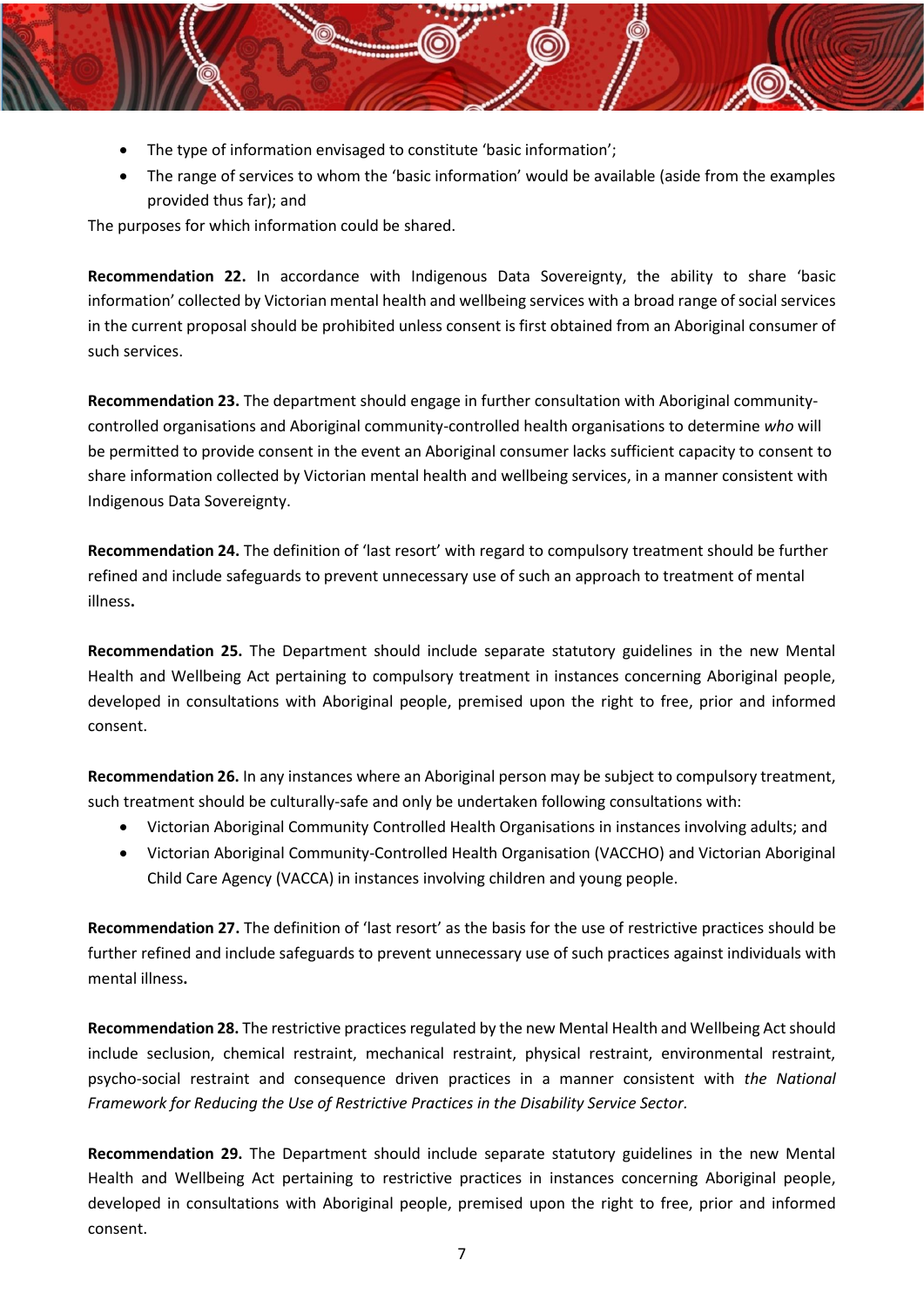**Recommendation 30.** In instances where an Aboriginal person may be subject to restrictive practices, such practices should be age- and culturally-appropriate, and only be undertaken following consultations with:

- Victorian Aboriginal Community Controlled Health Organisation (VACCHO) in instances involving adults; and
- Victorian Aboriginal Community Controlled Health Organisation (VACCHO) and Victorian Aboriginal Child Care Agency (VACCA) in instances involving children and young people.

**Recommendation 31.** The consultations referred to in Recommendation 30 of the present submission should include both the nature of the restrictive practice and the intended duration.

**Recommendation 32.** The Department should ensure that statutory provisions in the new Mental Health and Wellbeing Act require that Aboriginal people are represented in the membership of the Mental Health and Wellbeing Commission, the Regional Mental Health and Wellbeing Boards and any further bodies established under the Act.

**Recommendation 33.** Once designated/established:

- The Victorian NPM's mandate should (in compliance with Article 4 of OPCAT and Recommendation 10 of the Australian Human Rights Commission's report), include any place under the Government's jurisdiction and control where persons are or may be deprived of their liberty, either by virtue of an order given by a public authority or at its instigation or with its consent or acquiescence.
- This includes both public and private custodial settings which that person is not permitted to leave at will by order of any judicial, administrative or other authority.
- The NPM's mandate should not be restricted by any temporal limitations.
- The NPM's mandate should encompass instances where people who are detained are temporarily absent from the place they are normally detained (eg when they are taken to a hospital for medical treatment).
- The NPM's mandate should include forensic mental health hospitals, closed forensic disability facilities or units, correctional facilities, youth detention facilities, police custody, court custody, and residential secure facilities for children.

**Recommendation 34.** The Victorian Government should engage in transparent, inclusive and robust consultations, as NPMs are designated/established and operationalised, with Aboriginal and/or Torres Strait Islander communities and organisations, such as VALS, to ensure that NPM operations, policies, frameworks and governance are culturally appropriate and safe for Aboriginal people.

**Recommendation 35.** The Victorian NPM should be culturally competent for Aboriginal and/or Torres Strait Islander people. The NPM should appreciate the legacy and ongoing impacts of colonisation; that Aboriginal perspectives of what constitutes torture, or cruel, inhuman or degrading treatment or punishment may diverge from that of non-Aboriginal people; and that the long-term impact of torture and ill-treatment can be shaped by the survivors' culture and the historic-political context of the ill-treatment (including the history of colonisation). It should also take into account systemic racism in its work.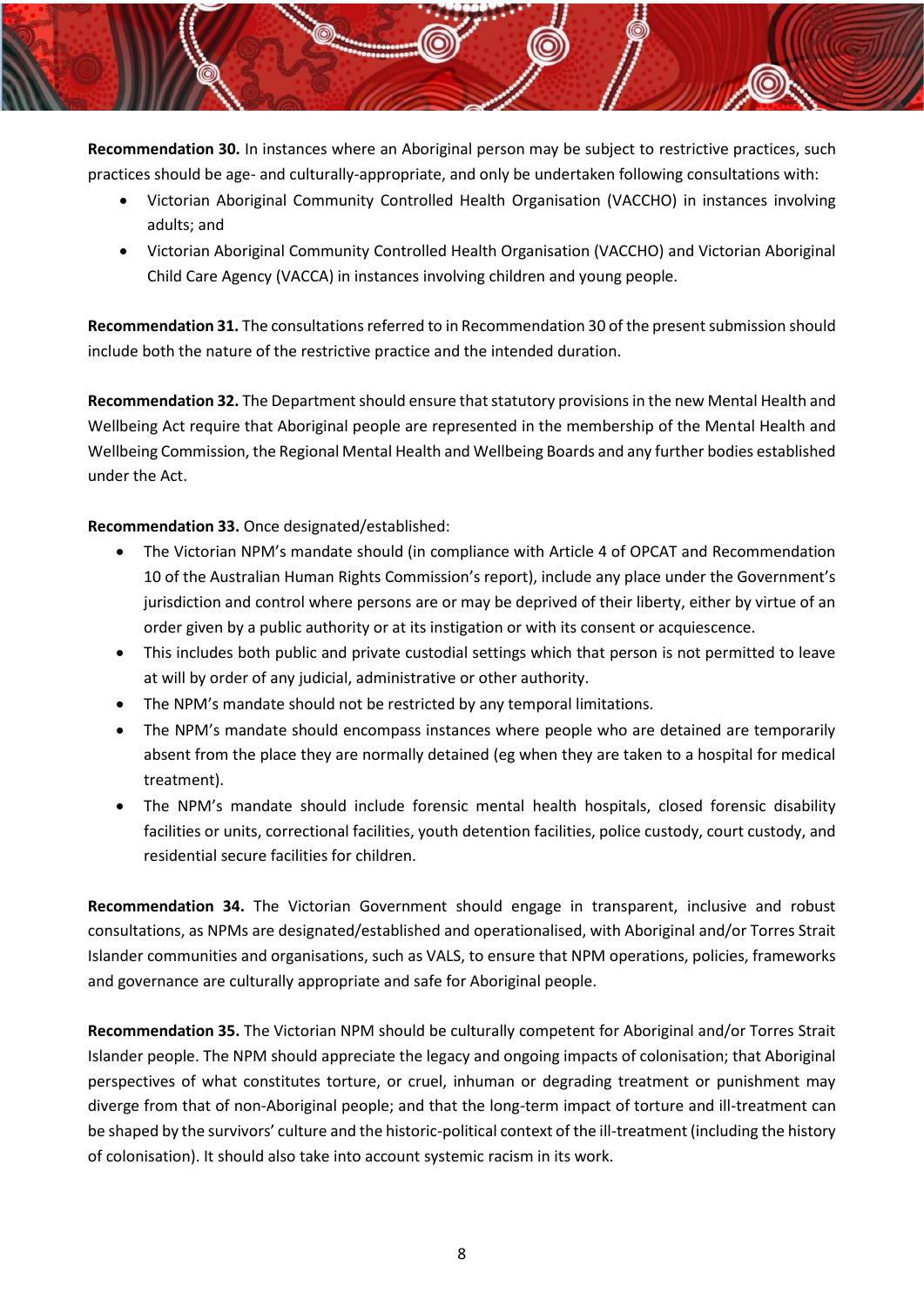**Recommendation 36.** People with lived experience of detention (or experts by experience), including Aboriginal people, should be involved in the design and operation of the NPM. Experts by experience should be provided with appropriate support, recognising the risk of re-traumatisation, and the value of their contribution and expertise should be acknowledged with appropriate remuneration.

### <span id="page-9-0"></span>DETAILED SUBMISSIONS

### <span id="page-9-1"></span>Question 2: Areas for improvement in the current Objectives and Principles of the new Act

The present section addresses Question 2 of the consultation questions regarding the *Mental Health and Wellbeing Act: update and engagement paper (June 2021)* (**UEP**); namely how the objectives and principles could be improved. The role of the principles and objectives of a legislative act, as noted by DHHS in the UEP, are to provide guidance on the interpretation and application of the Act.<sup>8</sup>

While VALS acknowledges the effort and resources being invested by DHHS in the development of the new Act to fulfil the recommendations of the Royal Commission into Victoria's Mental Health System (**RCVMHS**), the Principles and Objectives, as presented in the UEP, have failed to appropriately address significant elements of the reforms called for in the Final Report of the RCVMHS.

#### <span id="page-9-2"></span>Children

VLS highlights the absence of explicit Objectives and Principles pertaining to children. While two of the proposed Principles explicitly recognise the importance of mental health and wellbeing among children and young people,<sup>9</sup> the principles only extend as far as promoting the best interests of children and protecting the needs, wellbeing and safety of children and young people already receiving mental health and wellbeing services.<sup>10</sup> The objectives, on the other hand, make no mention of the provision of mental health and wellbeing services for children and young people. The absence of explicit objectives in relation to children and young people - and the narrowly constructed principles in relation to the same – is of concern, considering that 2 of the 9 Interim Report Recommendations<sup>11</sup> and 10 of the 65 Final Report recommendations of the RCVMHS explicitly referred to the provision of mental health and well-being programs and services to children.<sup>12</sup>

While Recommendations 19-21 of the Final Report of RCVMHS<sup>13</sup> will undoubtedly be integrated into the new Act being developed by the DHHS, the proposed Principles and Objectives in the UEP fail to adequately reflect the basis of the evidence-based recommendations in any meaningful fashion. The aforementioned Recommendations were based upon the need to increase capacity for the provision of services to children

<sup>8</sup> Department of Health. *'Mental Health and Wellbeing Act: update and engagement paper* (June 2021)', p.8.

<sup>9</sup> Principles 12 and 13. See Department of Health. *'Mental Health and Wellbeing Act: update and engagement paper* (June 2021)', p.11.

<sup>10</sup> Principle 12 in Section 2.1 of the UEP.

<sup>11</sup> Interim Recommendations 2 and 3 in Royal Commission into Victoria's Mental Health System. *Final Report: Summary and recommendations*. (2021), pp. 103-104.

 $12$  Recommendations 3(2)(c), 4(5), 9(2)(b), 17, 19-21, 24, 25, 37(4) and 63(2) in Royal Commission into Victoria's Mental Health System. *Final Report: Summary and recommendations*. (2021), pp. 39, 40, 45, 53, 55-57, 60, 61, 73 and 99, respectively.

<sup>13</sup> Royal Commission into Victoria's Mental Health System. *Final Report: Summary and recommendations*. (2021), pp. 55-57.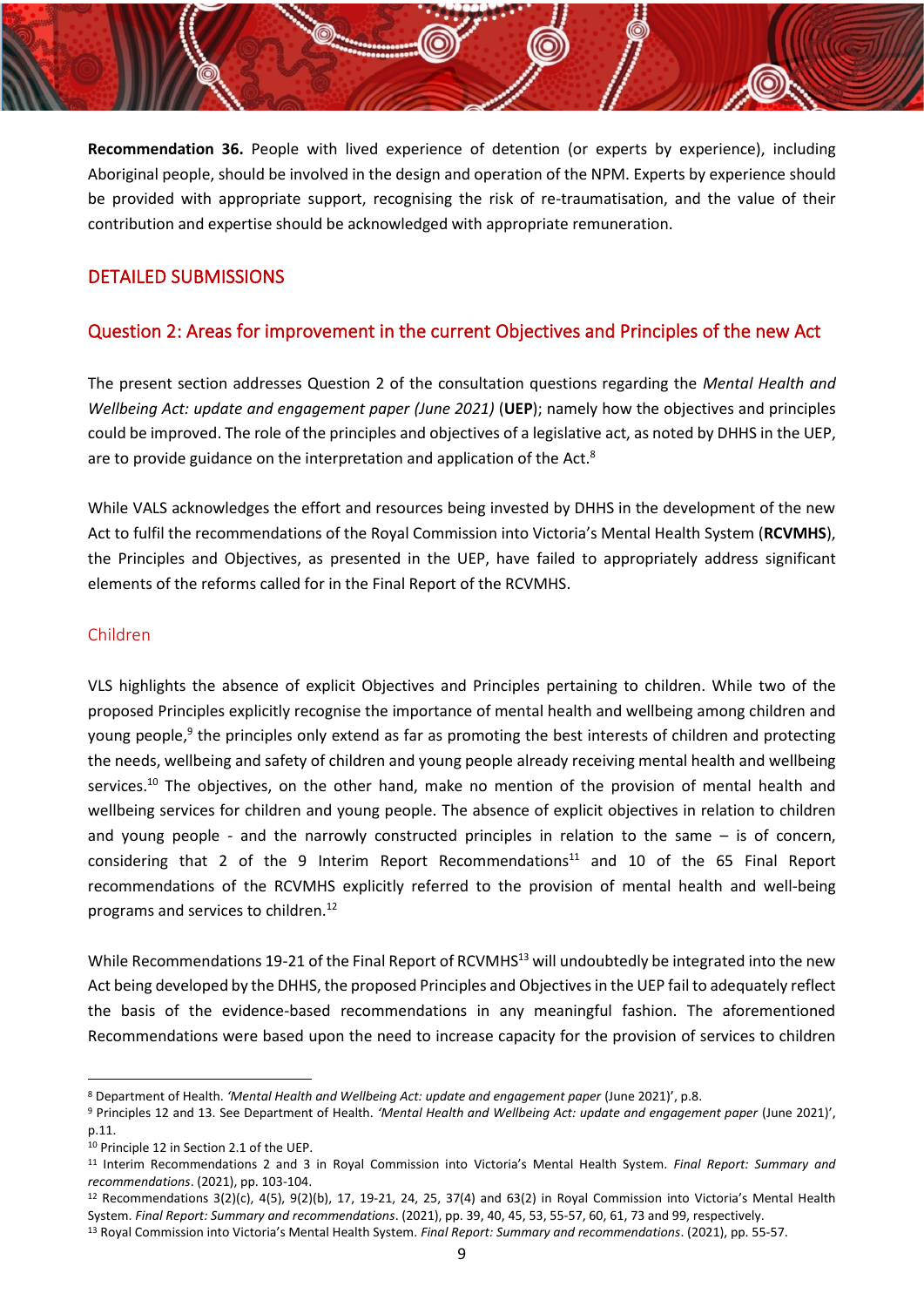and young people;<sup>14</sup> to enhance and increase the ability to provide assessments and diagnostic tests for mental health and wellbeing issues among children and young people;<sup>15</sup> and better provide for early intervention and treatment as mental health and wellbeing issues emerge. <sup>16</sup> Additionally, the RCVMHS emphasised that Victoria's current mental health system failed to provide adequate resources and services to address the mental health and wellbeing needs of children, which, if addressed would decrease the burden on such services among young people and adults if appropriate intervention occurred during childhood.<sup>17</sup>

**Recommendation 1.** The Objectives of the Mental Health and Wellbeing Act should better reflect the thematic issues underlying the Recommendations of the Royal Commission into Victoria's Mental Health System concerning existing imbalances relating to the provision of mental health and wellbeing services to children, including, but not limited to:

- Increasing the capacity to provide services to children;
- Enhancing and increasing the ability to provide assessments and diagnostic tests and treatment to children; and
- Enhancing and increasing the ability to provide early intervention and treatment for mental health and wellbeing issues among children.

**Recommendation 2.** The Principles should better reflect the need to:

- Meet demand for mental health and wellbeing services among the age groups identified in the Final Report of the Royal Commission into Victoria's Mental Health System (ie. infants and children; young adults; adults; and older adults) in an equitable and balanced manner; and
- The need to address mental health and wellbeing issues early to ensure the best long-term outcomes for the persons affected.

### <span id="page-10-0"></span>Inequities arising due to location and income level

Two further significant elements omitted from the Objectives and Principles in the current proposal relate to inequities identified by the RCVMHS. While many issues relating to the inequities (and inequalities) of access to, and delivery of, mental health and wellbeing services determined by the RCVMHS are explicitly addressed in the Principles and Objectives, the current proposal is surprisingly silent on two of the principal inequities identified concerning access to, and delivery of, such services: inequitable service distribution and affordability.<sup>18</sup>

<sup>14</sup> See, for example, discussions in Royal Commission into Victoria's Mental Health System. Final Report, Volume 2: Collaboration to support good mental health and wellbeing. (2021), pp. 125, 165-177 and 180.

<sup>15</sup> See, for example, discussions in Royal Commission into Victoria's Mental Health System. *Final Report: Summary and Recommendations* (2021), p. 12; and *Final Report, Volume 2: Collaboration to support good mental health and wellbeing*. (2021), pp. 155-156, 168 and 181.

<sup>16</sup> See, for example, Royal Commission into Victoria's Mental Health System. *Final Report, Volume 2: Collaboration to support good mental health and wellbeing*. (2021), pp. 125, 126 and 158-159; and Royal Commission into Victoria's Mental Health System. Final Report: Summary and recommendations. (2021), p. 12.

<sup>17</sup> Royal Commission into Victoria's Mental Health System*. Final Report, Volume 2: Collaboration to support good mental health and wellbeing*. (2021), p. 125.

<sup>&</sup>lt;sup>18</sup> See Royal Commission into Victoria's Mental Health System. Interim Report (2019), pp. 169-170.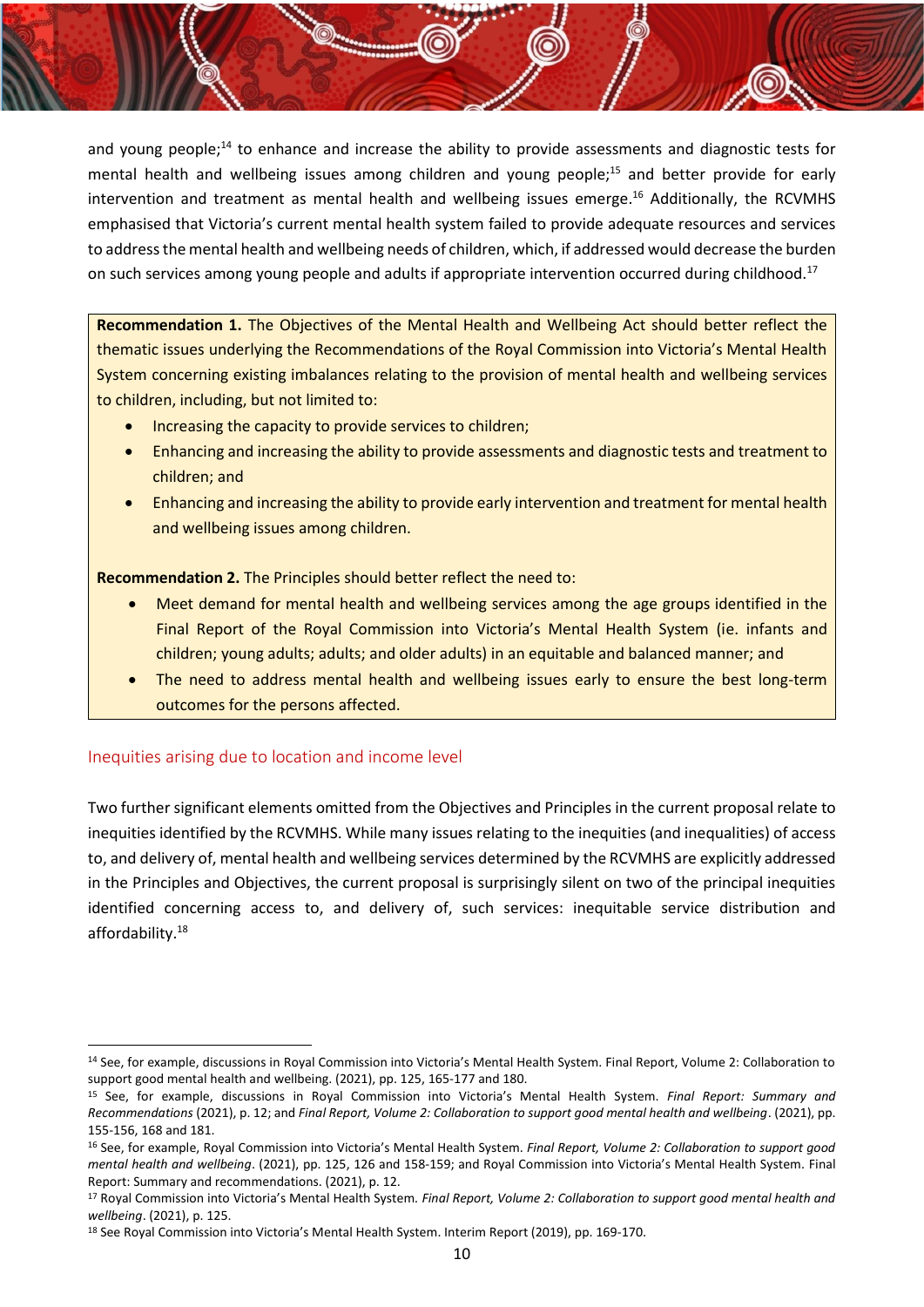The existing distribution inequity relating to the provision of mental health system services identified by the RCVMHS served as the basis for Recommendation 39<sup>19</sup> and 40 <sup>20</sup> in the Final Report - as well as being explicitly identified in Interim Recommendations  $3^{21}$  and  $7^{22}$  in the Interim Report - of the RCVMHS. The issues relating to inequitable service distribution centre upon the distinction between the mental health and wellbeing services currently available to communities in metropolitan areas of Victoria and the services available in regional and rural communities in Victoria. The lack of mental health and wellbeing services in many rural and regional communities were deemed an impediment for end users and carers in obtaining assessment, treatment and therapy due to the significant costs associated with travelling great distances for such services.<sup>23</sup> As of June 2016, The Australian Bureau of Statistics reported that approximately 21.1% of Aboriginal people in Victoria lived in regional and remote areas,  $24$  while the Report of the Royal Commission into Victoria's Mental Health System suggests the figures could be as high 54%.<sup>25</sup>

Issues relating to the costs and expenses associated with the inequitable distribution of services in rural and regional areas is compounded in the case of inequities associated with affordability. The issue is of particular importance among Aboriginal people in Victoria since the median personal income of an Aboriginal person in Victoria in 2016 was  $$479<sup>26</sup>$  while the median for the population of Victoria was approximately  $$948<sup>27</sup>$ The costs associated with receiving mental health and wellbeing assessments, services and treatment are prohibitive to many members of the Victorian community due to income level and other financial disadvantage. Financial constraints serving as a barrier to accessing mental health services under the current system among people living in poverty or with disadvantage include a lack of private insurance; costs associated with travel to appointments; the inability to pay out-of-pocket costs associated with receiving treatment;<sup>28</sup> and the existing gaps in, and limits of, coverage in Medicare and NDIS plans.<sup>29</sup>

<sup>19</sup> Dedicated to ensuring that people living in rural and regional Victoria receive the benefits of the changes to the Victorian mental health and wellbeing system mandated by the RCVMHS. 20

<sup>&</sup>lt;sup>21</sup> Explicitly recognises the need to provide additional clinical outreach services to individuals that have attempted suicide to support such people living in rural and regional areas.

<sup>&</sup>lt;sup>22</sup> Explicitly recognises the need to address workplace reform and workforce shortages issues in the provision of public mental health services in rural and regional locations.

<sup>23</sup> For example, see Royal Commission into Victoria's Mental Health System. *Interim Report Summary* (2019), p. 11; Royal Commission into Victoria's Mental Health System. *Interim Report* (2019), p. 170; Royal Commission into Victoria's Mental Health System. *Final Report, Volume 1: A new approach to mental health and wellbeing in Victoria* (2021), p. 36; and Royal Commission into Victoria's Mental Health System. *Final Report, Volume 3: Promoting inclusion and addressing inequities*. (2021), pp. 435-502.

<sup>24</sup> Australian Bureau of Statistics. *Estimates of Aboriginal and Torres Strait Islander Australians, June 2016*. (2018). Available at [https://www.abs.gov.au/statistics/people/aboriginal-and-torres-strait-islander-peoples/estimates-aboriginal-and-torres-strait](https://www.abs.gov.au/statistics/people/aboriginal-and-torres-strait-islander-peoples/estimates-aboriginal-and-torres-strait-islander-australians/latest-release)[islander-australians/latest-release.](https://www.abs.gov.au/statistics/people/aboriginal-and-torres-strait-islander-peoples/estimates-aboriginal-and-torres-strait-islander-australians/latest-release)

<sup>25</sup> Royal Commission into Victoria's Mental Health System. *Final Report, Volume 3: Promoting inclusion and addressing inequities*. (2021), p. 151.

<sup>26</sup> Australian Bureau of Statistics. *2016 Census: Aboriginal and/or Torres Strait islander Peoples Quick Stats* (2017). Available at [https://quickstats.censusdata.abs.gov.au/census\\_services/getproduct/census/2016/quickstat/IQS2#:~:text=The%20median%20we](https://quickstats.censusdata.abs.gov.au/census_services/getproduct/census/2016/quickstat/IQS2%23:~:text=The%20median%20weekly%20personal%20income%20for%20Aboriginal%20and%2For,Total%20personal%20income%20%28INCP%29%20Total%20household%20income%20%28HIND%29) [ekly%20personal%20income%20for%20Aboriginal%20and%2For,Total%20personal%20income%20%28INCP%29%20Total%20hous](https://quickstats.censusdata.abs.gov.au/census_services/getproduct/census/2016/quickstat/IQS2%23:~:text=The%20median%20weekly%20personal%20income%20for%20Aboriginal%20and%2For,Total%20personal%20income%20%28INCP%29%20Total%20household%20income%20%28HIND%29) [ehold%20income%20%28HIND%29.](https://quickstats.censusdata.abs.gov.au/census_services/getproduct/census/2016/quickstat/IQS2%23:~:text=The%20median%20weekly%20personal%20income%20for%20Aboriginal%20and%2For,Total%20personal%20income%20%28INCP%29%20Total%20household%20income%20%28HIND%29)

<sup>27</sup> Australian Bureau of Statistics. *Personal Income in Australia Table 2e. Total Income Distribution (2015-16).* (2020) Available at [https://www.abs.gov.au/statistics/labour/earnings-and-work-hours/personal-income-australia/latest-release.](https://www.abs.gov.au/statistics/labour/earnings-and-work-hours/personal-income-australia/latest-release)

<sup>&</sup>lt;sup>28</sup> Dedicated to introducing schemes to address workforce shortages in the mental health and wellbeing sector in rural and regional Victoria.

<sup>29</sup> Royal Commission into Victoria's Mental Health System. *Interim Report* (2019), pp. 173-175; Royal Commission into Victoria's Mental Health System. *Final Report: Summary and Recommendations* (2021), p. 10.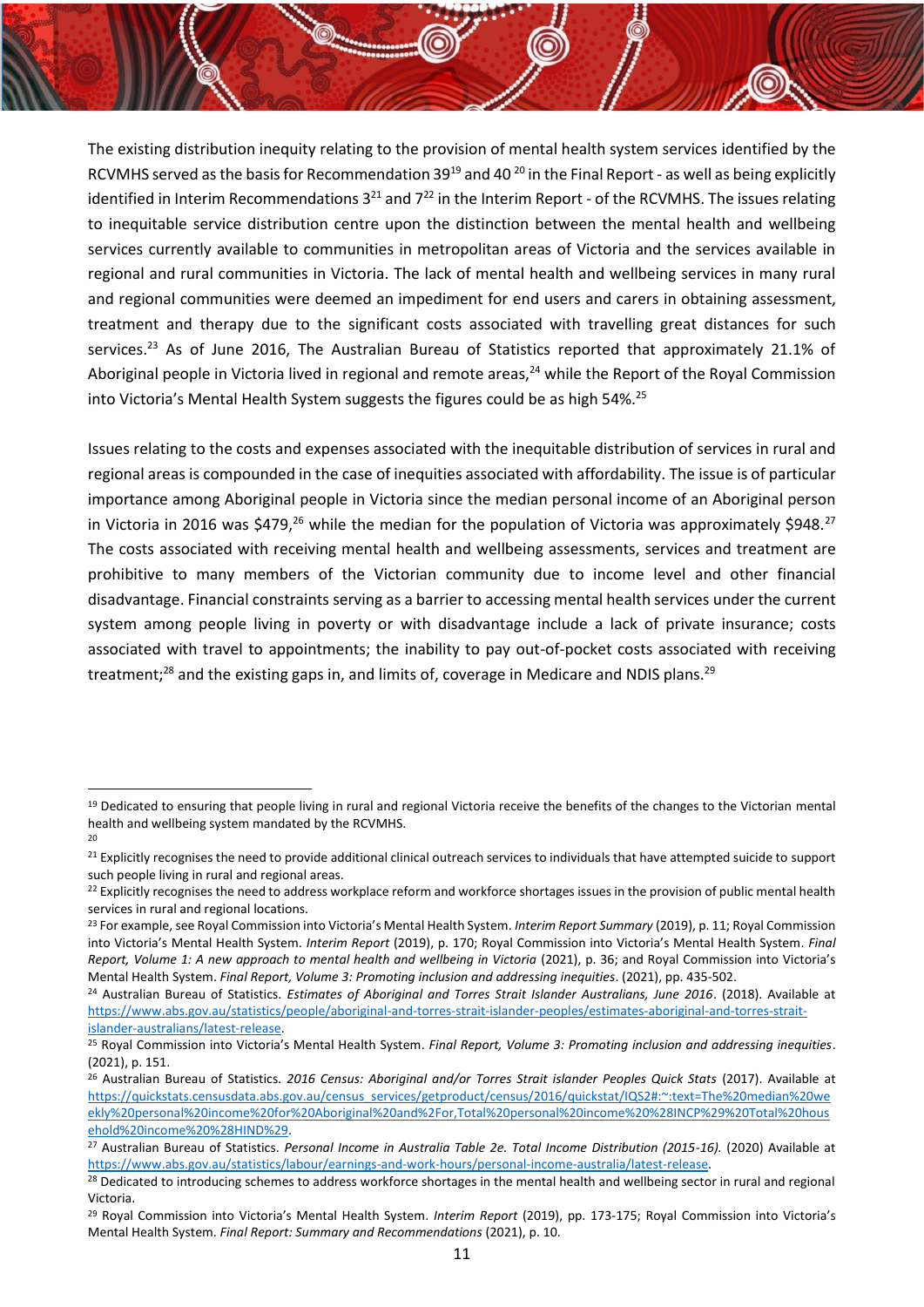**Recommendation 3.** The Objectives should better reflect the need to address existing inequities and imbalances in the provision and delivery of mental health and wellbeing services between communities in metropolitan Victoria and communities in regional and rural Victoria.

**Recommendation 4.** The Objectives should better reflect the need to address affordability inequities that arise due to income level and disadvantage, that impede access to mental health and wellbeing services.

**Recommendation 5.** The Principles should better reflect the need to ensure the equitable distribution of the provision and delivery of mental health and wellbeing services between rural and regional Victorian communities and metropolitan Victorian communities.

**Recommendation 6**. Principle 10 in the current proposal should better reflect that financial circumstances not only influence mental health and wellbeing of individuals, but can also impact and/or impair the ability of a person to access mental health and wellbeing services.

# <span id="page-12-0"></span>Adults in contact with, or at risk of contact with, the criminal legal system

A further significant omission from the Principles and Objectives relates to the provision of mental health and wellbeing services to people detained as a result of contact with the Victorian criminal legal system. The findings of the RCVMHS regarding the provision of services to such people underpinned Recommendations 37(3) and 38.

The RCVMHS findings noted that 61% of people detained in Victorian prisons had a diagnosed mental illness and 35% were referred to a prison mental health service.<sup>30</sup> While Aboriginal people were found to have similar levels of mental health and wellbeing issues to the general population in prisons, the issue is of particular concern given the overrepresentation of Aboriginal people in such settings (14.43 times the general Victorian population<sup>31</sup>). Despite the aforementioned statistics, the RCVMHS also found that custodial facilities were being expanded and new mental health units were big built within prisons rather than addressing the quality of mental health and wellbeing services in corrections environments.<sup>32</sup> The issues were further compounded by the systemic failure to provide continuity of care between custodial mental health services and community mental health services following the release of people from custodial environments.<sup>33</sup>

Furthermore, the Objectives and Principles are silent in relation to the proactive approach towards adults atrisk of coming into (further) contact with the Victorian criminal justice system. Recommendation 37(2) of RCVMHS explicitly addresses the need to provide consistent treatment, care and support to such individuals, as well as the need to establish a specialist behaviour response team to provide forensic clinical support to

<sup>30</sup> <sup>30</sup> Royal Commission into Victoria's Mental Health System*. Final Report, Volume 2: Collaboration to support good mental health and wellbeing*. (2021), pp. 397-448.

<sup>31</sup> Victorian Aboriginal Legal Services. *Submission to the Royal Commission into Victoria's Mental Health System.* (2019), p. 33; and Royal Commission into Victoria's Mental Health System. *Final Report, Volume 3: Promoting inclusion and addressing inequities*. (2021), Box 23.1 on p.359.

<sup>32</sup> Royal Commission into Victoria's Mental Health System. *Final Report, Volume 3: Promoting inclusion and addressing inequities*. (2021), p.359.

<sup>33</sup> Royal Commission into Victoria's Mental Health System. *Final Report, Volume 3: Promoting inclusion and addressing inequities*. (2021), pp.381-383.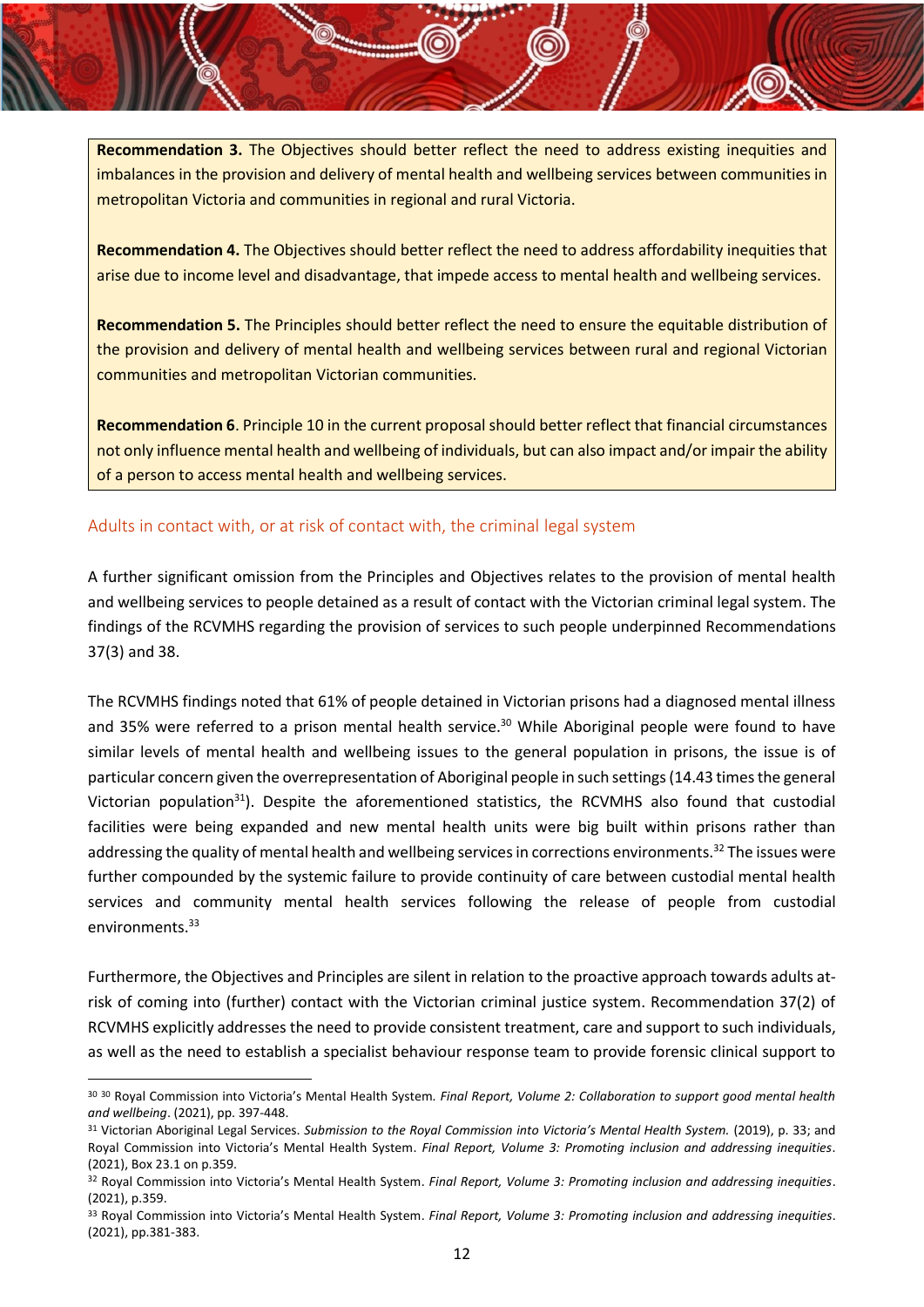area mental health and wellbeing services to address specific issues arising in relation to adult consumers of generalist inpatient mental health and wellbeing services.<sup>34</sup> The ambit being for Victorian mental health and wellbeing services to provide sufficient and appropriate support and treatment to act to prevent at-risk adults living with mental illness from coming into (further) contact with the Victorian criminal justice system.

**Recommendation 7.** The Principles and Objectives should better reflect the need to address:

- Inequities in quality of mental health and wellbeing services and programs offered to persons in the custody of Victoria Police and Corrections Victoria and such services and programs offered within the greater Victorian community; and
- Issues relating to continuity of care following custodial detention, in a manner consistent with Recommendation 37(3) of the Royal Commission into Victoria's mental health system.

**Recommendation 8**. The Principles and Objectives should better reflect the intended purpose of the Victorian mental health system to proactively engage with at-risk adults in an effort to prevent (further) engagement with the Victorian criminal legal system, as envisaged under Recommendation 37(2) of the RCVMHS.

### <span id="page-13-0"></span>Children and young people in contact with the youth justice system

The proposed Objectives and Principles in the UEP omit any reference to children and young people in contact with, or at risk of coming into contact with, the youth justice system, reflected in Recommendation 37(4) of the RCVMHS. As noted above, early intervention is of paramount importance for children and young people, particularly in relation to addressing mental health and wellbeing issues at an early stage, before such issues become more severe and have more profound effects on the lives and futures of children and young people.

**Recommendation 9.** Consistent with the general emphasis on early intervention in the findings and recommendations of the RCVMHS, the Objectives and Principles should better reflect the need to increase and enhance the provision of targeted mental health and wellbeing supports, services and programs to atrisk children and young people, in a manner consistent with Recommendation 37(4).

# <span id="page-13-1"></span>Supporting mental health and wellbeing services by ACCOs

The proposed Objectives and Principles in the UEP fail to explicitly capture the need for the Victorian mental health and wellbeing system to support Aboriginal Community Controlled Health Organisations in the delivery of infant, child and youth mental health and wellbeing services to Aboriginal people. The RCVMHS explicitly noted the increased need for such support arising from historical trauma, systemic racism and the failure to adequately fund and resource programs, initiatives and agencies to meet the needs of Aboriginal communities in this regard.<sup>35</sup>

<sup>34</sup> Royal Commission into Victoria's Mental Health System. *Final Report, Volume 3: Promoting inclusion and addressing inequities*. (2021), pp.395-96.

<sup>35</sup> See, generally, Chapter 16 of the Royal Commission into Victoria's Mental Health System. *Interim Report* (2019), pp. 403-422; and Chapter 20 of the Royal Commission into Victoria's Mental Health System. *Final Report, Volume 3: Promoting inclusion and addressing inequities*. (2021), pp. 139-203.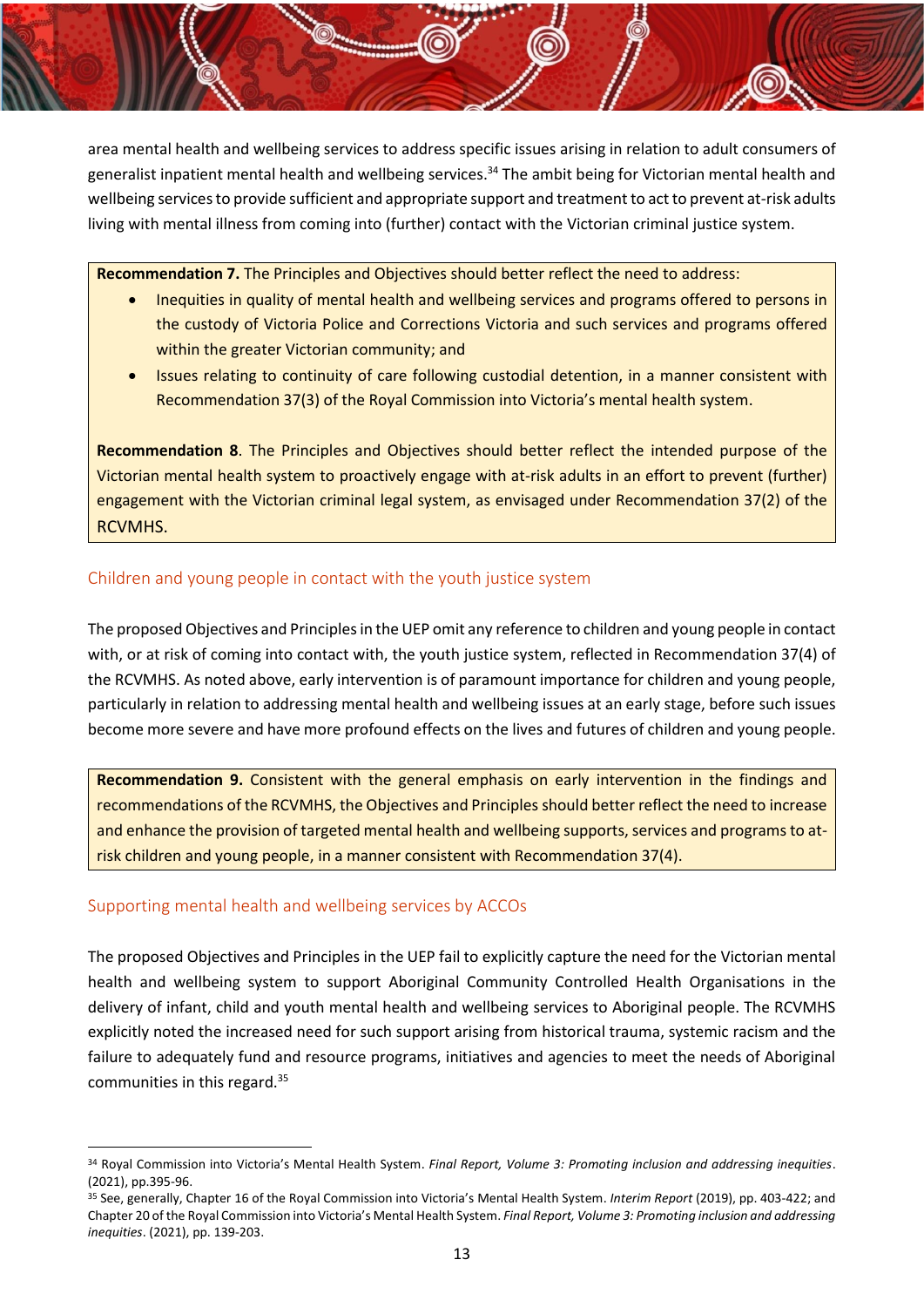**Recommendation 10.** The Objective and Principles should better reflect Recommendation 33(2) and (4) concerning the need for the Victorian mental health and wellbeing system to provide adequate support to the Victorian Aboriginal Controlled Community Health Organisation and other Aboriginal Community Controlled Organisations to meet the needs of Aboriginal people in Victoria, to deliver quality, culturally safe infant, child and youth mental health and wellbeing support services to Aboriginal people.

**Recommendation 11.** The Principles should reflect the need and desirability of mental health and wellbeing services to be provided to Aboriginal people by the Victorian Aboriginal Controlled Community Health Organisations and other Aboriginal Community Controlled Organisations.

### <span id="page-14-0"></span>Need for housing support

The Objectives and Principles do not address meeting the basic needs of people engaged with mental health and wellbeing services in Victoria, particularly in relation to housing. The findings of the RCVMHS highlighted the need of the Victorian mental health and wellbeing system to focus on issues faced by people with mental health and wellbeing issues<sup>36</sup> and improve engagement with agencies and programs involved in housing support.<sup>37</sup> The issue is of considerable importance for Aboriginal people in Victoria, given Aboriginal people and families comprise 10% of the Victorian homeless population, while 17% had contact with homelessness services in 2018.<sup>38</sup>

Recommendation 25 calls for the Victorian mental health and wellbeing services to develop internal programs and processes to assist in the selection of candidates for housing support;<sup>39</sup> design appropriate housing for adults and young people with mental illness; ensure an appropriate level of treatment, care and support is provided to recipients of such housing support;<sup>40</sup> and assessing the effectiveness of existing housing and services available to people with mental illness receiving housing support, as well as including housing support as a focal point in the mental health and wellbeing service and capital plans.<sup>41</sup> Recommendation 25 emphasises the need for greater interaction and involvement on the part of the Victorian mental health and wellbeing system in ensuring that housing for people receiving such services is among its priorities.

**Recommendation 12.** The Objectives should better reflect the need for the Victorian mental health and wellbeing system to establish and implement the necessary programs, processes and planning required to ensure access to appropriate housing support for people living with mental illness in accordance with Recommendation 25(3); 25(5)(b-c); 25(6) and 47.

<sup>36</sup> Royal Commission into Victoria's Mental Health System. *Interim Report* (2019), pp. 321 and 324; and, generally, Chapter 16 of the *Final Report, Volume 2: Collaboration to support good mental health and wellbeing*. (2021), pp. 397-448.

<sup>37</sup> Royal Commission into Victoria's Mental Health System. *Interim Report* (2019), pp. 336, 369, 376, 399 and 416; and, generally, Chapter 16 of the *Final Report, Volume 2: Collaboration to support good mental health and wellbeing*. (2021), pp. 397-448.

<sup>38</sup> Royal Commission into Victoria's Mental Health System. *Final Report, Volume 3: Promoting inclusion and addressing inequities*. (2021), p. 151.

<sup>&</sup>lt;sup>39</sup> Recommendation 25(3) of the Royal Commission into Victoria's Mental Health System.

<sup>40</sup> Recommendation 25(5)(b-c) of the Royal Commission into Victoria's Mental Health System.

<sup>41</sup> Recommendation 25(6) and Recommendation 47, of the Royal Commission into Victoria's Mental Health System.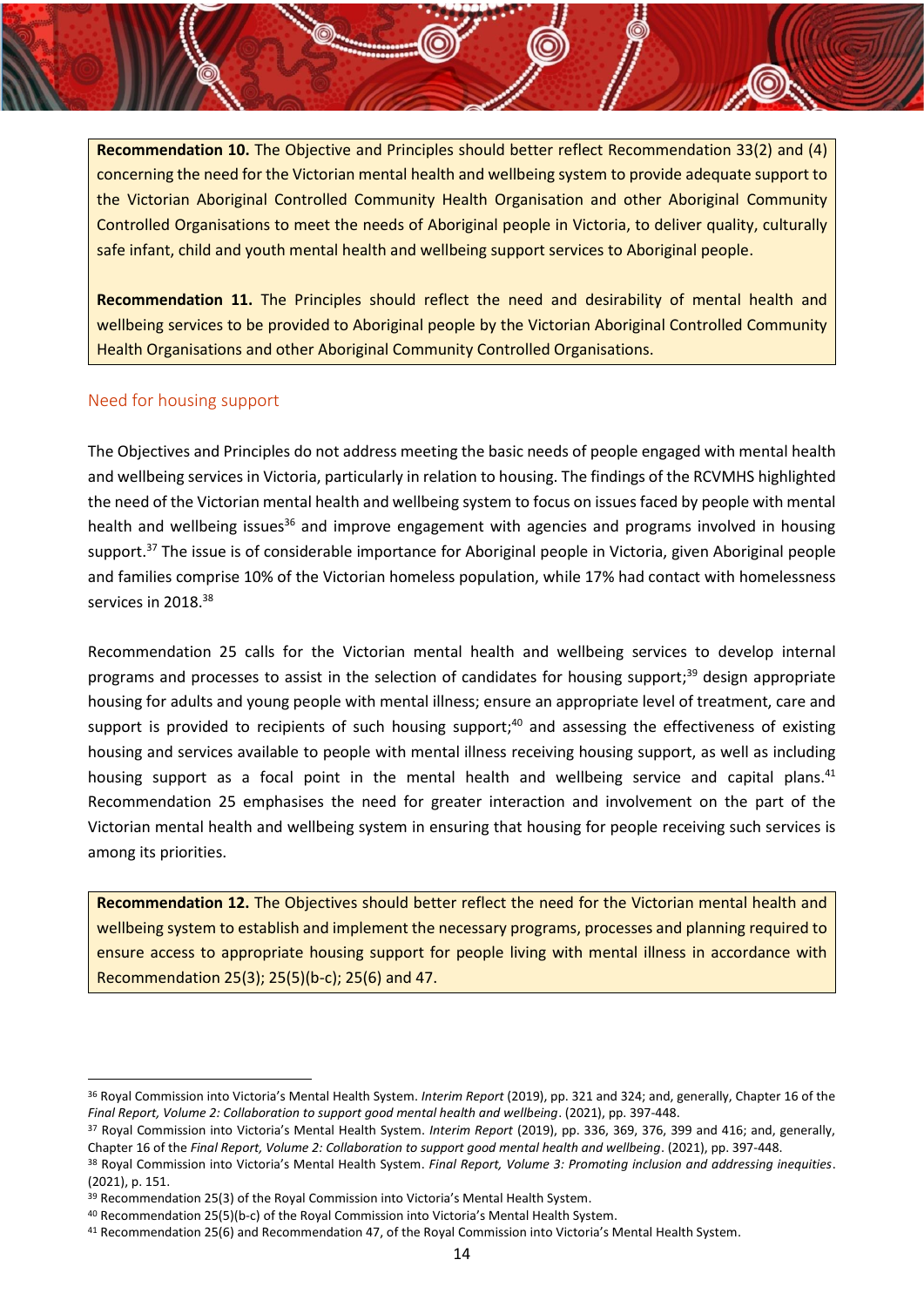#### <span id="page-15-0"></span>Enhanced supports and services for persons who use substances

The current wording of Principle 7 in the UEP notes, albeit in passing, the need to 'respond to the medical and other health needs' of people with mental illness, including issues related to the use of alcohol and other drugs. This issue is particularly important in the case of Aboriginal people in Victoria as national statistics in 2019 indicate that Aboriginal people were approximately 62% more likely to engage in risky alcohol consumption than their non-Indigenous counterparts; and were almost 1.4 times more likely to engage in illicit drug use than their non-Indigenous counterparts. $42$ 

The findings of the RCVMHS placed particular emphasis on issues relating to substance misuse, including recommendations concerning the ability of persons living with both mental illness and substance misuse issues to access emergency treatment and services within their region (as defined in Recommendations 3(3) and  $8(3)(c)$ ;<sup>43</sup> and establish a state-wide specialist service for the dual diagnosis of persons living with mental illness and/or substance abuse issues.<sup>44</sup> Given the prominence of the issue in the Recommendations of the RCVMHS, the issue of substance abuse and addiction should be captured as an Objective as well.

**Recommendation 13.** The Objectives should include a provision that reflects the findings of the RCVMHS concerning substance misuse and addiction among people with mental illness; notably Recommendations 35 and 36 concerning the need to enhance and increase support for persons with substance abuse/addiction issues.

#### <span id="page-15-1"></span>Coercive practices

The inclusion of the term 'coercive practices' in Section 2 of the proposed Objectives is problematic in light of recommendations made by the RCVMHS.

**Recommendation 14.** The term 'coercive practices' should be removed from the proposed Objectives.

#### <span id="page-15-2"></span>Self-determination

While VALS appreciates the reference to self-determination in the proposed Objectives, the current wording is problematic. The right to self-determination involves the exercise of the right by an Indigenous community as a collective entity, this is not a right that is 'practised' as the wording of the proposed objective. Additionally, while the reference to the right to 'individual choice' of Aboriginal people is appreciated, the current wording suggests that self-determination is an individual right – which is simply not the case. The existing wording could be amended as follows:

'respecting Aboriginal and Torres Strait Islander peoples' collective right to exercise selfdetermination and decision-making power in matters that may affect them, including their right to

<sup>42</sup> Australian Institute of Health and Welfare. *Alcohol, tobacco and other drugs in Australia: Aboriginal and Torres Strait Islander People*. Available at [https://www.aihw.gov.au/reports/alcohol/alcohol-tobacco-other-drugs-australia/contents/priority](https://www.aihw.gov.au/reports/alcohol/alcohol-tobacco-other-drugs-australia/contents/priority-populations/aboriginal-and-torres-strait-islander-people%23alcohol)[populations/aboriginal-and-torres-strait-islander-people#alcohol.](https://www.aihw.gov.au/reports/alcohol/alcohol-tobacco-other-drugs-australia/contents/priority-populations/aboriginal-and-torres-strait-islander-people%23alcohol)

<sup>43</sup> Recommendation 35 of the Royal Commission into Victoria's Mental Health System.

<sup>44</sup> Recommendation 36 of the Royal Commission into Victoria's Mental Health System.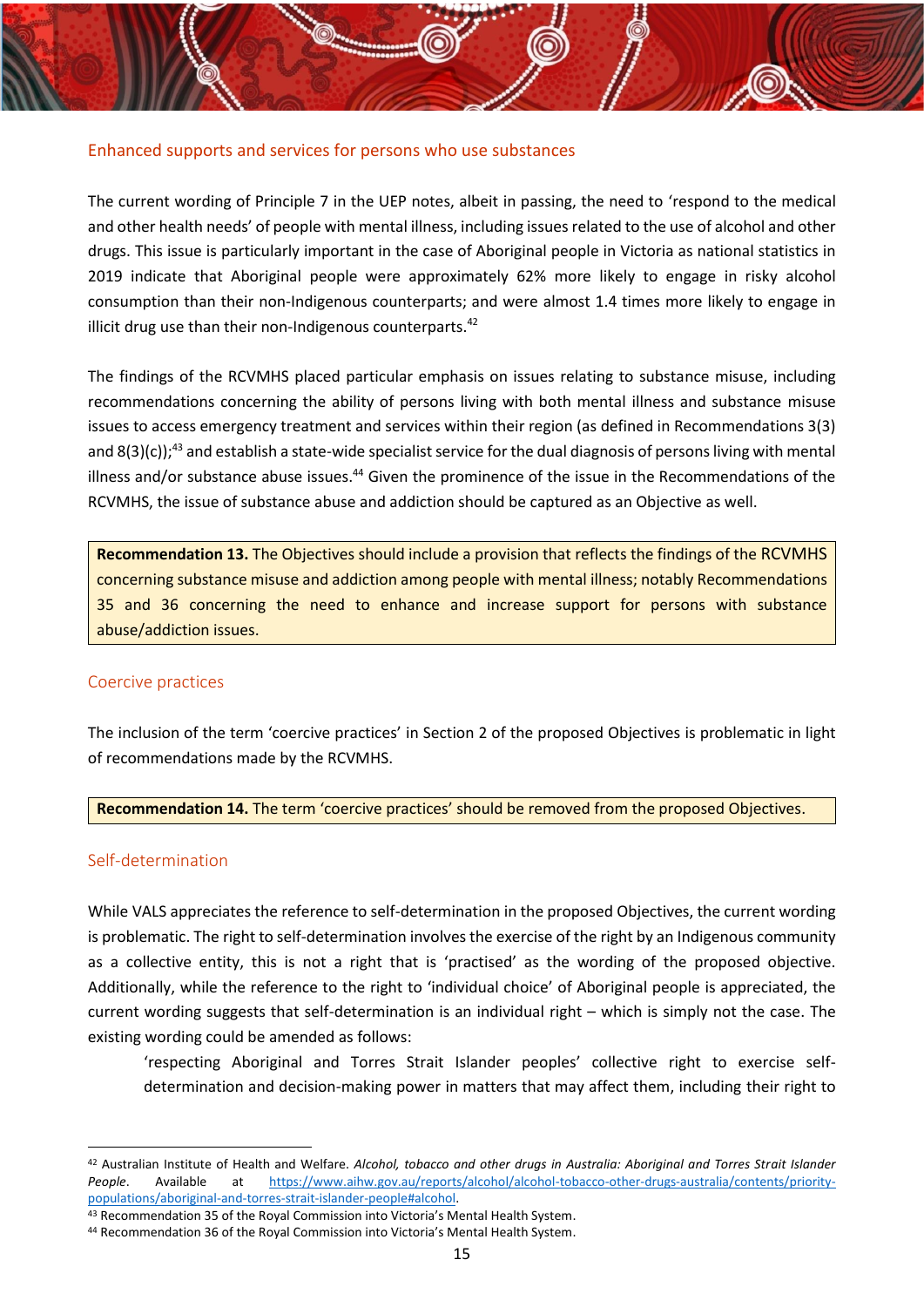free, prior and informed consent; and the rights of Aboriginal and Torres Strait Islanders to individual choice.'

**Recommendation 15.** The inclusion of the right of self-determination of Aboriginal and Torres Strait Islander peoples in the Objectives should reflect the fact that self-determination is a right that is exercised rather than an approach that is practised; and that the right is a collective right distinct from other rights enjoyed by individuals.

# <span id="page-16-0"></span>**Question 8: Information collection, use and sharing**

A number of issues were identified in relation to the proposals concerning the collection, use and sharing of information obtained by Victorian mental health and wellbeing services. Broadly speaking, the issues identified concern the collective rights of Aboriginal people in relation to Indigenous data sovereignty; participation in decision-making processes which would affect their rights; and free, prior and informed consent concerning legislative and administrative measures that may affect them. Additionally, general issues were identified in relation to information sharing, collection and consent.

### <span id="page-16-1"></span>Indigenous Data Sovereignty and information collection, use and sharing

One issue of particular importance in relation to the collection, use and sharing of information collected by Victorian mental health and wellbeing services pertains to information collected regarding Aboriginal people. While VALS appreciates that the right to self-determination of Aboriginal people is recognised in the proposed principles concerning information collection, use and sharing, the consultation paper is silent in relation to *how* this is intended to be achieved. Decisions made regarding the collection, use and dissemination of information concerning Aboriginal people living with mental illness should be governed by the principle of Indigenous data sovereignty (**IDS**).

The following key concepts relating to IDS were defined by consensus by delegates of the Indigenous Data Sovereignty Summit:<sup>45</sup>

- Indigenous Data: 'In Australia, … refers to information or knowledge, in any format or medium, which is about and may affect Indigenous peoples both collectively and individually.'
- Indigenous Data Sovereignty (IDS): 'refers to the right of Indigenous peoples to exercise ownership over Indigenous Data. Ownership of data can be expressed through the creation, collection, access, analysis, interpretation, management, dissemination and reuse of Indigenous Data.'
- Indigenous Data Governance (**IDG**): 'refers to the right of Indigenous Peoples to autonomously decide what, how and why Indigenous Data are collected, accessed and used. It ensures that data on or about Indigenous peoples reflects our priorities, values, cultures, worldviews and diversity.'<sup>46</sup>

In practice, the concepts of IDS and IDG are a specific exercise of the right to self-determination as enshrined in Article 3 (as well as numerous other Articles) of the United Nations Declaration on the Rights of Indigenous

<sup>45</sup> The Indigenous Data Sovereignty Summit was held in Canberra, ACT, on 20 June 2018.

<sup>46</sup> *Indigenous Data Sovereignty, Communique*. Indigenous Data Sovereignty Summit. 20 June 2018, p. 1.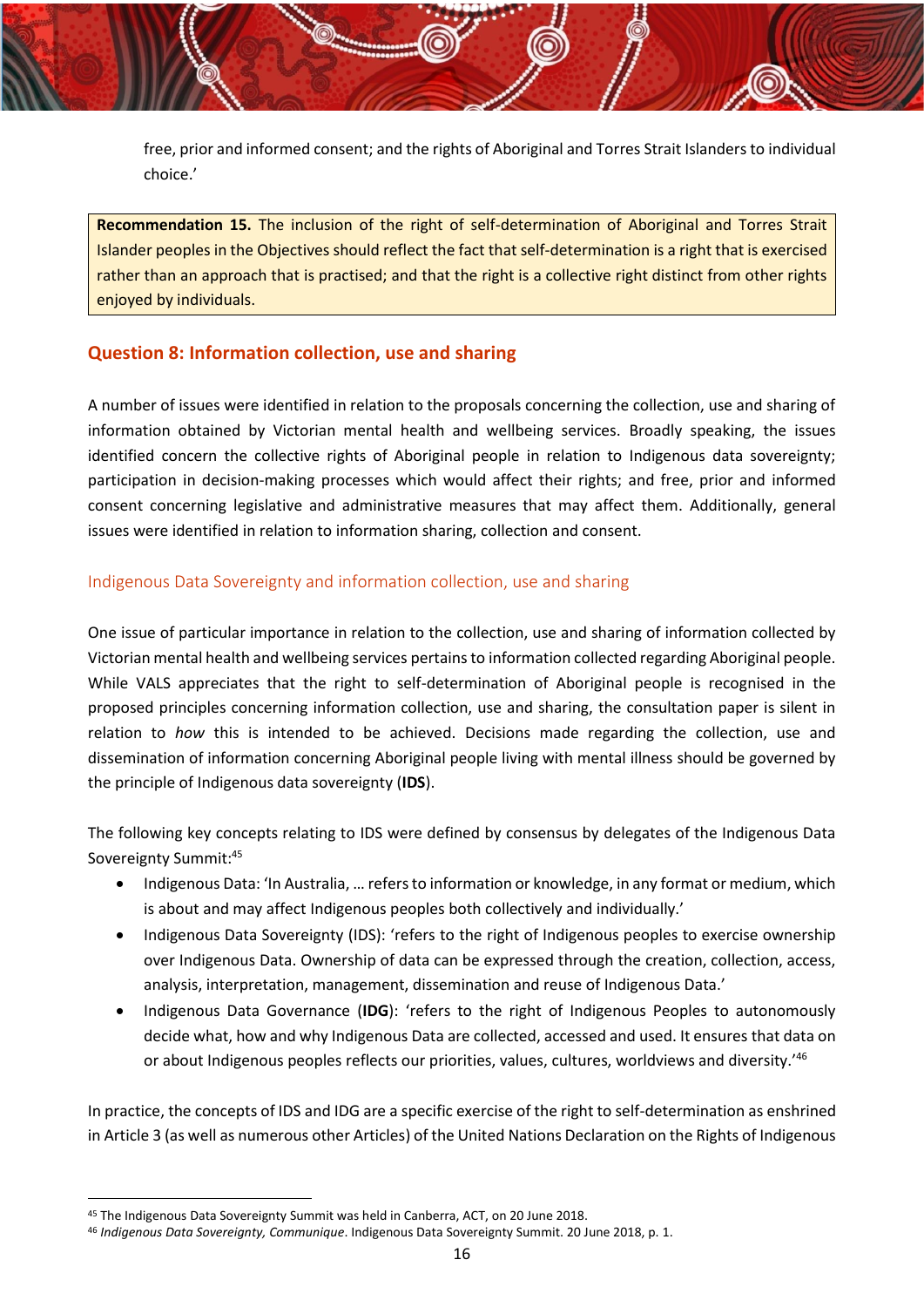Peoples – an international human rights instrument that has been endorsed by the Australian Government since 2009.

The nature of the relationship between data collected by Victorian mental health and wellbeing services and IDS can be described as follows:

- The right of Aboriginal people, individually and collectively, to access and collect the Indigenous data obtained by Victorian mental health and wellbeing services; and
- The right of Aboriginal people, individually and collectively, to exercise control over the manner in which Indigenous data collected by Victorian mental health and wellbeing services concerning Aboriginal people is gathered, managed and utilised.

The relationship between IDG and data collected by Victorian mental health and wellbeing services concerning Aboriginal people, on the other hand, involves determining the specific circumstances under which the information concerning Aboriginal people can be collected in the first place. It is important to note that both IDS and IDG require the meaningful and effective participation of Aboriginal people before decisions should be made in relation to policies and legislation concerning Indigenous data.

Distinct means by which the concepts of Indigenous data sovereignty and Indigenous data governance can be integrated into policy and legislative frameworks concerning mental health and wellbeing services include:

- Providing ACCHOs with meaningful and effective participation in establishing culturally-appropriate guidelines concerning the nature of the information recorded by Victorian mental health and wellbeing services;
- Providing ACCHOs with access to data collected by Victorian mental health and wellbeing services to assess the accuracy of the data; and to better inform policy and legislative reform initiatives undertaken by ACCHOs relating to the mental health and wellbeing of Aboriginal people;
- Providing ACCHOs access to data collected by Victorian mental health and wellbeing services to better inform the content of community engagement activities;
- Providing ACCHOs with meaningful and effective participation in establishing culturally-appropriate guidelines concerning the storage and deletion of information collected by Victorian mental health and wellbeing services; and engaging in discussions concerning the continued retention of data collected in association with information collected by Victorian mental health and wellbeing services in archives maintained by ACCHOs;
- Allowing for the use of data collected in association with information collected by Victorian mental health and wellbeing services by ACCHOs and Aboriginal people when sharing stories and experiences relating to mental health and the provision of relevant programs and services in Australia; and
- Allowing ACCHOs and interested Aboriginal people access to information collected by Victorian mental health and wellbeing services for the purpose of research, evaluation and interpretation to educate and inform both Aboriginal communities and other communities on issues relating to Aboriginal people in Australian society from an Aboriginal perspective.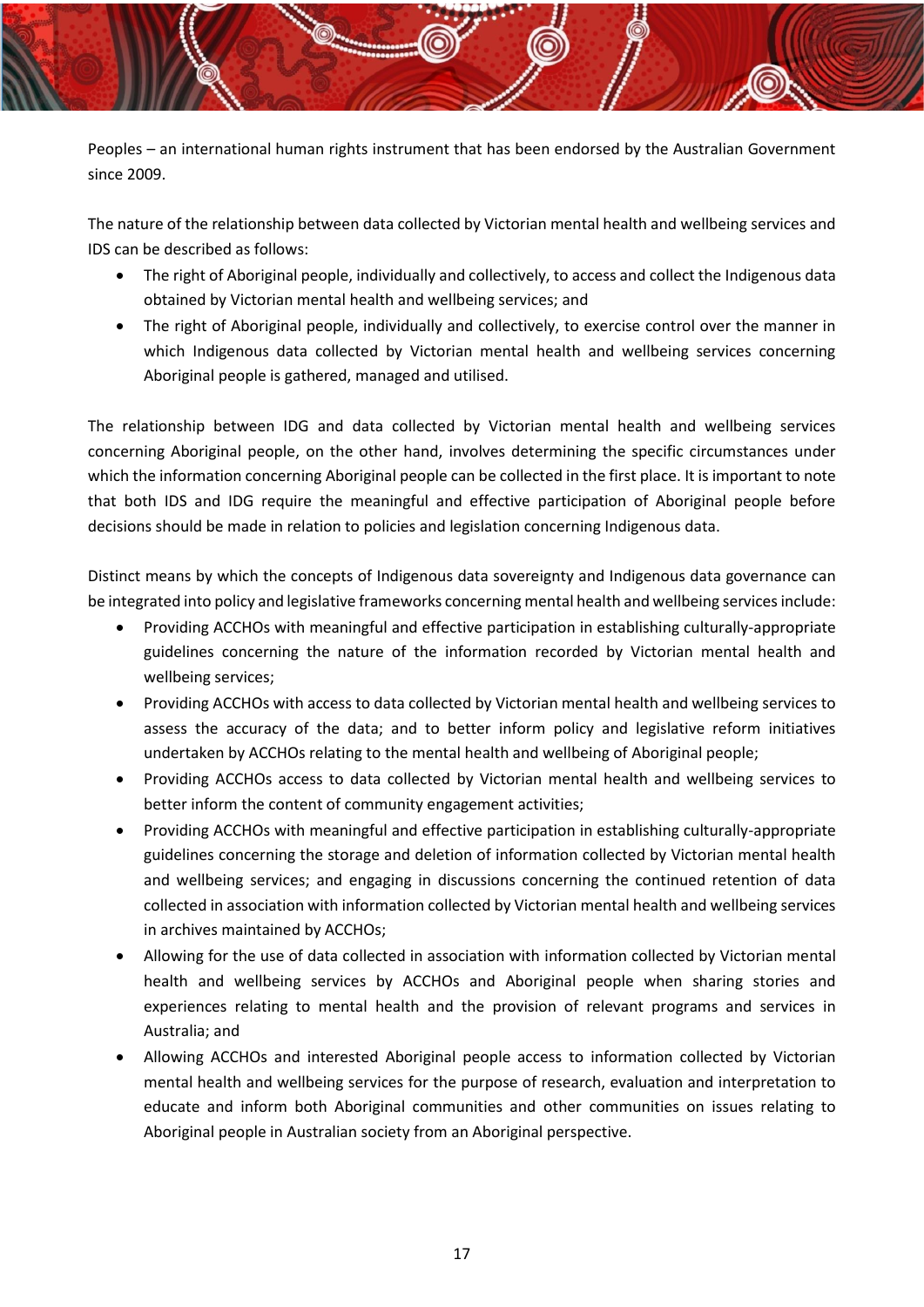**Recommendation 16.** Any decisions made regarding policies and legislation governing the collection, use and sharing of Indigenous data obtained by Victorian mental health and wellbeing services should be premised upon the recognition of, and respect for, the principle of Indigenous Data Sovereignty of Aboriginal people in Victoria.

### <span id="page-18-0"></span>Information sharing and the right to free, prior and informed consent of Aboriginal people

The intention under the current proposal to empower the Secretary of the Department to establish new information-sharing systems and develop a new information-sharing infrastructure, including the identification of persons and entities authorised to use them in a process separate to developing the new Act.<sup>47</sup> While VALS acknowledges the intention to ensure collaboration with interested stakeholders, concerns exist regarding the nature of the intended collaboration.

The right to self-determination of Aboriginal people includes the right to participate in decision-making which would affect their rights,<sup>48</sup> which includes the right to privacy<sup>49</sup> and cultural rights.<sup>50</sup> Furthermore, Aboriginal people have the right to free, prior and informed consent before legislative or administrative measures are implemented that affect them.<sup>51</sup> Any decisions concerning the proposed information-sharing infrastructure will necessarily require community consultations with Aboriginal people in Victoria and their representatives. Furthermore, the consultations should provide for the broadest possible representation to ensure meaningful and effective participation of Aboriginal people in the consultation process, <sup>52</sup> and the legitimacy of the consent obtained in relation to the information-sharing infrastructure framework, prior to its implementation.<sup>53</sup>

In a similar fashion, extensive consultations should be undertaken with Aboriginal people at both the community level and through their representatives regarding the proposed development of training, professional guidelines, standards and cultural change to support the new Act and appropriate changes in practice. In accordance with the right to free prior and informed consent of Aboriginal people, such consultation should occur in relation to legislative administrative measures, in whole or in part, which may affect them.

**Recommendation 17.** The Secretary of the Department should ensure that decisions made concerning the information-sharing infrastructure, including the identification of persons and entities authorised to access such information, includes:

• Recognising and respecting the Indigenous Data Sovereignty of Aboriginal people in Victoria in a manner consistent with Recommendation 16 of the current submission;

<sup>47</sup> UEP, p. 20.

<sup>48</sup> Article 18 of the United Nations Declaration on the Rights of Indigenous Peoples.

<sup>49</sup> s. 13 of the *Charter of Human Rights and Responsibilities Act 2006.*

<sup>50</sup> S. 15(2) the *Charter of Human Rights and Responsibilities Act 2006.*

<sup>51</sup> Article 19 of the United Nations Declaration on the Rights of Indigenous Peoples.

<sup>52</sup> Food and Agriculture Organization of the United Nations. *Respecting free, prior and informed consent: practical guidance for governments, companies, NGOs, indigenous peoples and local communities in relation to land acquisition*. (2014) pp. 25-28. <sup>53</sup> Food and Agriculture Organization of the United Nations. *Respecting free, prior and informed consent: practical guidance for governments, companies, NGOs, indigenous peoples and local communities in relation to land acquisition*. (2014) pp. 34-35.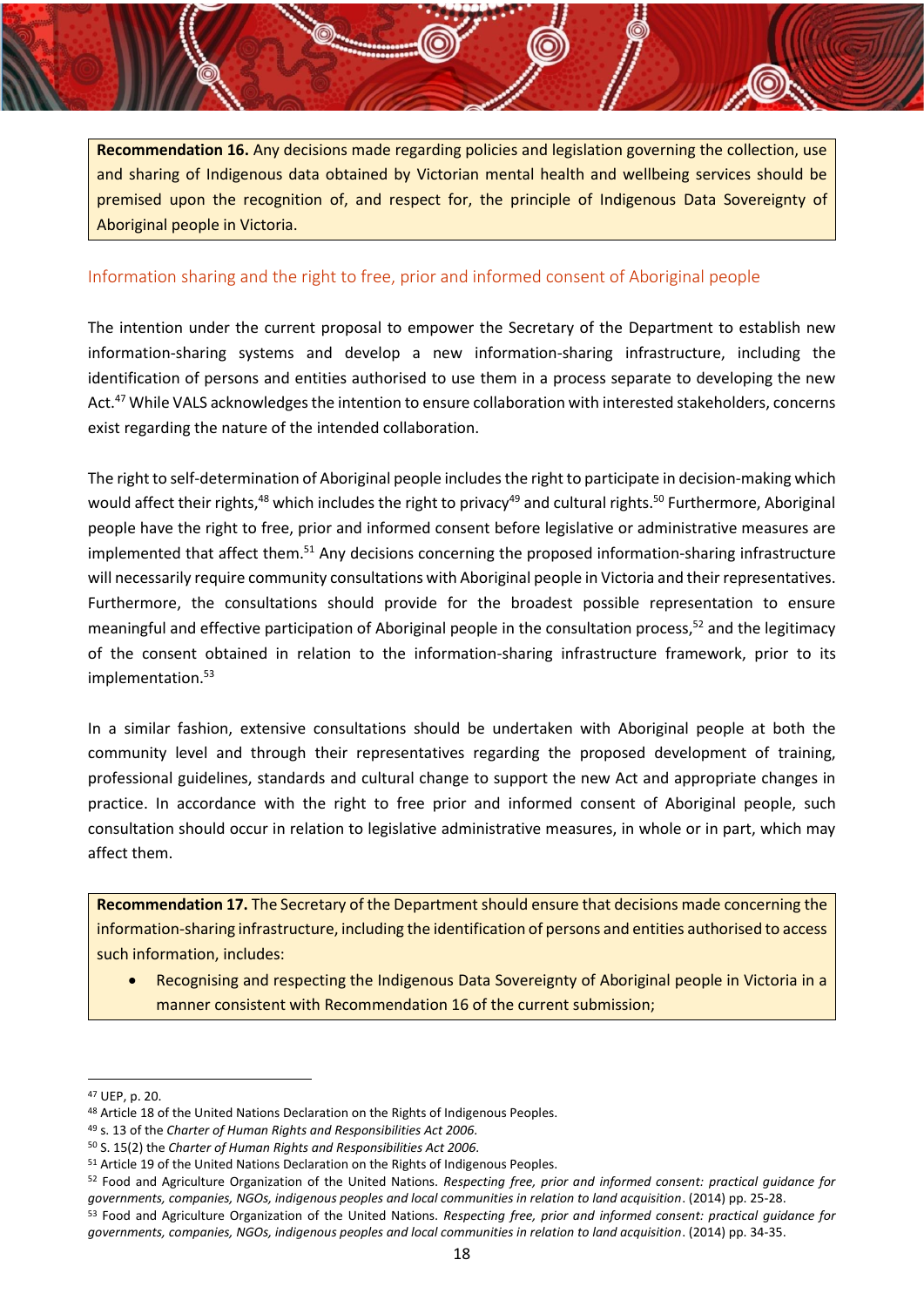- Broad consultation with Aboriginal people in Victoria at both the community-level and through their representatives; and
- Ensuring that the process and outcomes reflect the rights of Aboriginal people to free, prior and informed consent in legislative and administrative measures that affect them.

**Recommendation 18.** The development of training, professional guidelines, standards and cultural change to support the new Act and appropriate changes in practice should require broad consultation with Aboriginal people in Victoria and their representatives, reflecting both recognition and respect for the right of Aboriginal people to free, prior and informed consent concerning administrative measures that may affect them.

# <span id="page-19-0"></span>Information sharing proposals under the new Act

The ability to proactively share information with other service providers is an existing practice within the MARAM framework, which is currently implemented in Victoria in situations involving family violence. The ability to share information obtained from victim-survivors of family violence under the MARAM framework<sup>54</sup> is governed by trauma-informed and person-centred approaches that include allowing the person to make informed choices and provide input about the risk assessment and management process.<sup>55</sup> The framework is based upon the careful examination of best practices concerning the assessment and management of family violence incidents. In the experience of legal practitioners at VALS, the approach allows information to be shared if their clients consent, so they are not forced to repeat their stories so many times.

While elements of the proposal appear to be aligned with the MARAM framework, the information sharing proposal includes the sharing of basic information across a broad range of services. The examples of services provided include ambulance, housing, and alcohol and other drug services. Based upon consultations with our legal practices, sharing information collected by Victorian mental health and wellbeing services with Victoria Police, Corrections Victoria and Child Protection Services in a fashion similar to family violence incidents could prove to be problematic depending upon the type of information envisaged to be shared. Existing issues concerning the disproportionate impacts of policy and legislative frameworks experienced by Aboriginal people in Victoria due to bias and systemic racism are of particular concern in this instance.

General recommendations concerning the sharing of information collected by Victorian mental health and wellbeing services would include ensuring that:

- Policies concerning the sharing of information collected by Victorian mental health and wellbeing services is premised upon person-centred, culturally-appropriate and trauma-informed practice;
- The purpose of information sharing is to provide appropriate mental health and wellbeing services to consumers in an expedient manner; and
- The policies and administrative frameworks developed concerning the sharing of information collected by Victorian mental health and wellbeing services are wholly premised upon the interests of, and benefit to, the consumers of such services.

<sup>54</sup> Pillar 3, Responsibility 6 of the MARAM framework. See Victoria Government. *MARAM Framework: Summary for Organisational Leaders*. (2020), pp. 10-11.

<sup>55</sup> Victorian government. 'MARAM practice guides: Foundation knowledge guide- Key Concepts for practice.' Available at [https://www.vic.gov.au/maram-practice-guides-foundation-knowledge-guide/key-concepts-practice.](https://www.vic.gov.au/maram-practice-guides-foundation-knowledge-guide/key-concepts-practice)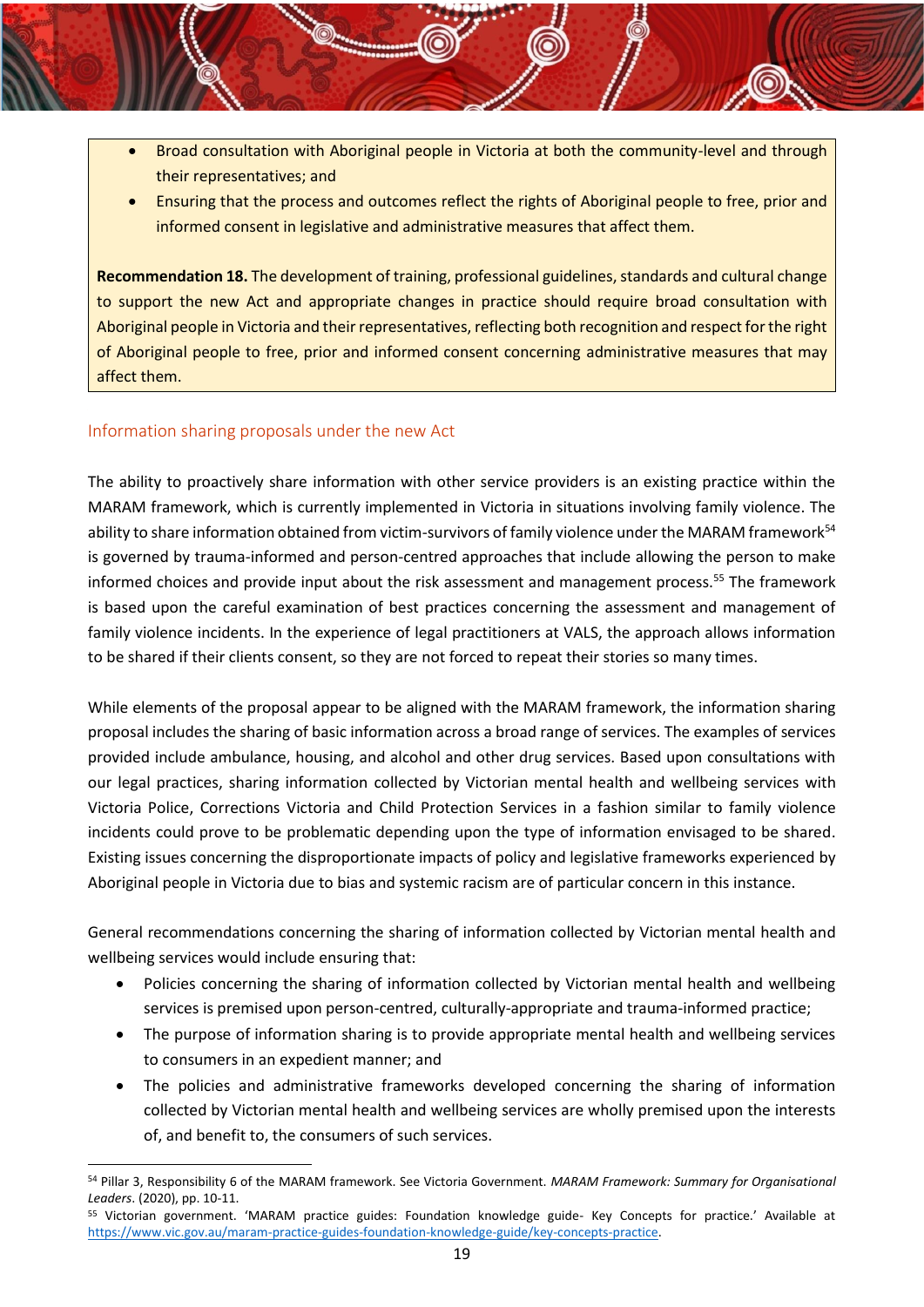Further specific feedback, however, cannot be provided at this time regarding further issues of importance in relation to the information sharing proposal owing to a lack of detailed information in the UEP, including:

- What type of information constitutes 'basic information';
- The range of services to whom the 'basic information' would be available (aside from the examples provided thus far); and
- The purposes for which information could be shared.

**Recommendation 19.** Any proposals made by the Department concerning the sharing of information collected by Victorian mental health and wellbeing services with Victoria Police, Corrections Victoria and Child Protection Services should be the focus of extensive consultation with interested stakeholders, including Aboriginal Community Controlled Organisations and Aboriginal Community Controlled Health Organisations to mitigate and/or prevent unintended consequences for Aboriginal people in Victoria.

**Recommendation 20.** The Department should ensure that frameworks concerning the sharing of information collected by Victorian mental health and wellbeing services are:

- Based upon person-centred, culturally-appropriate and trauma-informed approaches, as well as best practices;
- Premised upon the provision of appropriate mental health and wellbeing services to consumers in an expedient manner; and
- Wholly premised upon the interests of, and benefit to, the consumers of such services.

**Recommendation 21.** Future consultations undertaken by the Department concerning the sharing of information collected by Victorian mental health and wellbeing services with a broad range of social services should include further details, including:

- The type of information envisaged to constitute 'basic information';
- The range of services to whom the 'basic information' would be available (aside from the examples provided thus far); and
- The purposes for which information could be shared.

### <span id="page-20-0"></span>Information sharing between services and consent

While the proposal notes that the consumer will be able to request that 'basic information' not be shared, there is an absence of guarantee that such information will not be conveyed despite the request. As noted above, Indigenous Data Sovereignty mandates that Aboriginal people, individually and collectively, have the right to determine how their personal information and data is used.

A subsequent issue that arises in relation to consent concerns *who* will provide consent to share information relating to an Aboriginal person who lacks the capacity to provide consent under the current proposal. While 'basic information' can potentially be shared without the consent of a consumer, 'more detailed information' requires the consent of the consumer. Although the UEP is silent on capacity and consent, this matter is of particular importance given the broader concerns relating to Indigenous Data Sovereignty.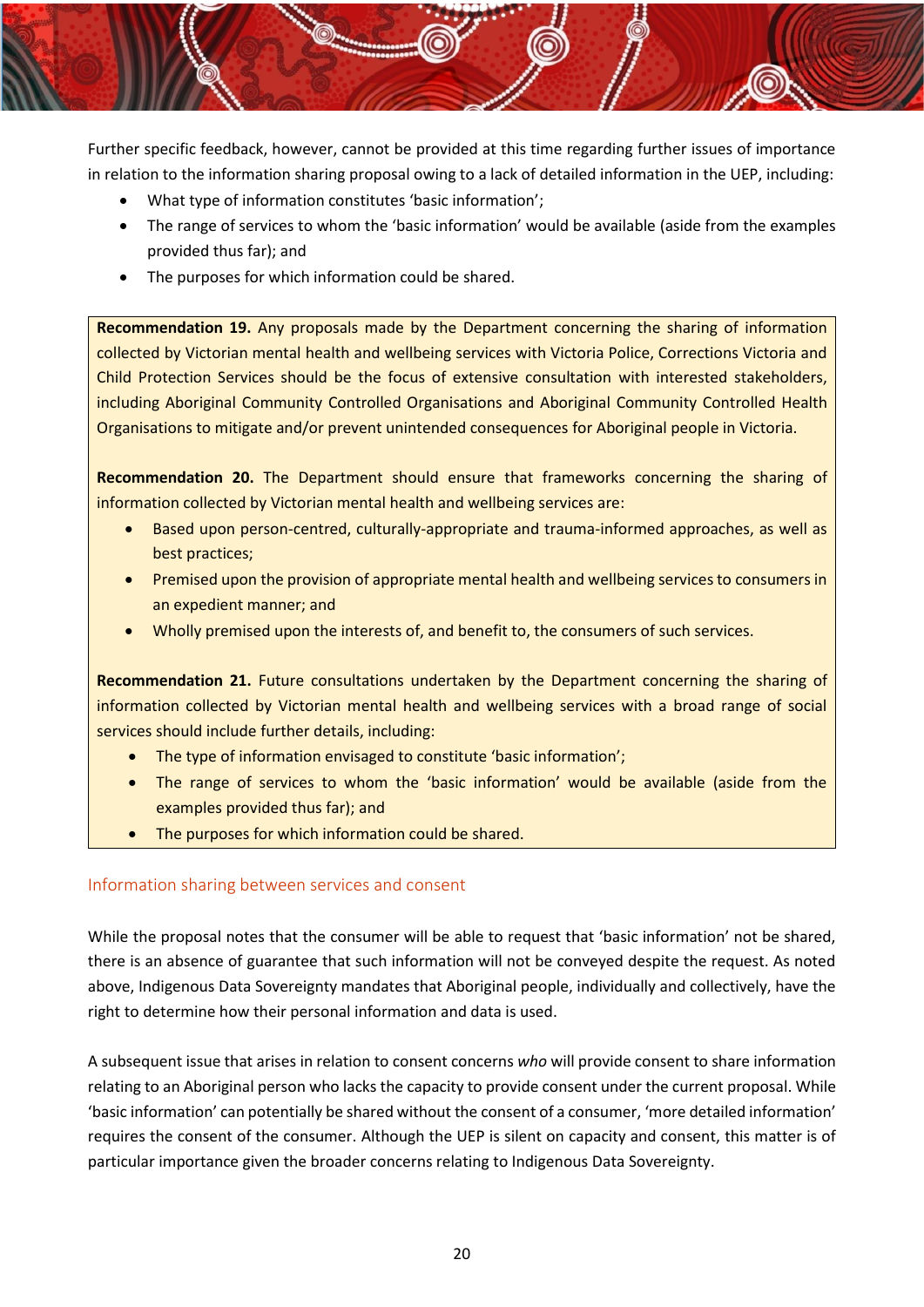**Recommendation 22.** In accordance with Indigenous Data Sovereignty, the ability to share 'basic information' collected by Victorian mental health and wellbeing services with a broad range of social services in the current proposal should be prohibited unless consent is first obtained from an Aboriginal consumer of such services.

**Recommendation 23.** The department should engage in further consultation with Aboriginal communitycontrolled organisations and Aboriginal community-controlled health organisations to determine *who* will be permitted to provide consent in the event an Aboriginal consumer lacks sufficient capacity to consent to share information collected by Victorian mental health and wellbeing services, in a manner consistent with Indigenous Data Sovereignty.

# <span id="page-21-0"></span>**Question 10: Compulsory treatment and assessment**

The issues concerning compulsory treatment of Aboriginal people are of considerable importance, given historical use of force by agencies of the Australian Government against Aboriginal peoples. The historical use of force, coupled with the intergenerational trauma underpinning much of mental health and wellbeing issues experienced by Aboriginal people, has the potential to further (re)traumatise Aboriginal people, resulting in unintended consequences as a result of compulsory treatment that is not sufficiently traumainformed and culturally-safe.

The right to self-determination of Aboriginal peoples in Victoria, which is recognised in the proposed Objectives in the UEP, is relevant to compulsory treatment in instances involving Aboriginal persons.

# <span id="page-21-1"></span>Definition of 'last resort' and compulsory treatment

While the term 'last resort' appears in both the proposed Principles and Objectives and Section 4.1 of the UEP concerning compulsory treatment, the criteria provided lack sufficient and precision concerning a number of issues, including:

- What types of mental illness achieve the threshold required to seek a compulsory treatment order;
- What constitutes 'serious deterioration' in a person's physical or mental health;
- At what point restrictive practices would be deemed insufficient to prevent 'serious harm' to the person or another person;
- What would constitute 'serious harm' in accordance with criteria for compulsory treatment; and
- Under what conditions would the need for treatment be considered 'immediate'.

Additionally, the UEP discussion in Section 4.1 contains no evidence of safeguards in place to prevent the unnecessary use of compulsory treatment.

**Recommendation 24.** The definition of 'last resort' with regard to compulsory treatment should be further refined and include safeguards to prevent unnecessary use of such an approach to treatment of mental illness**.**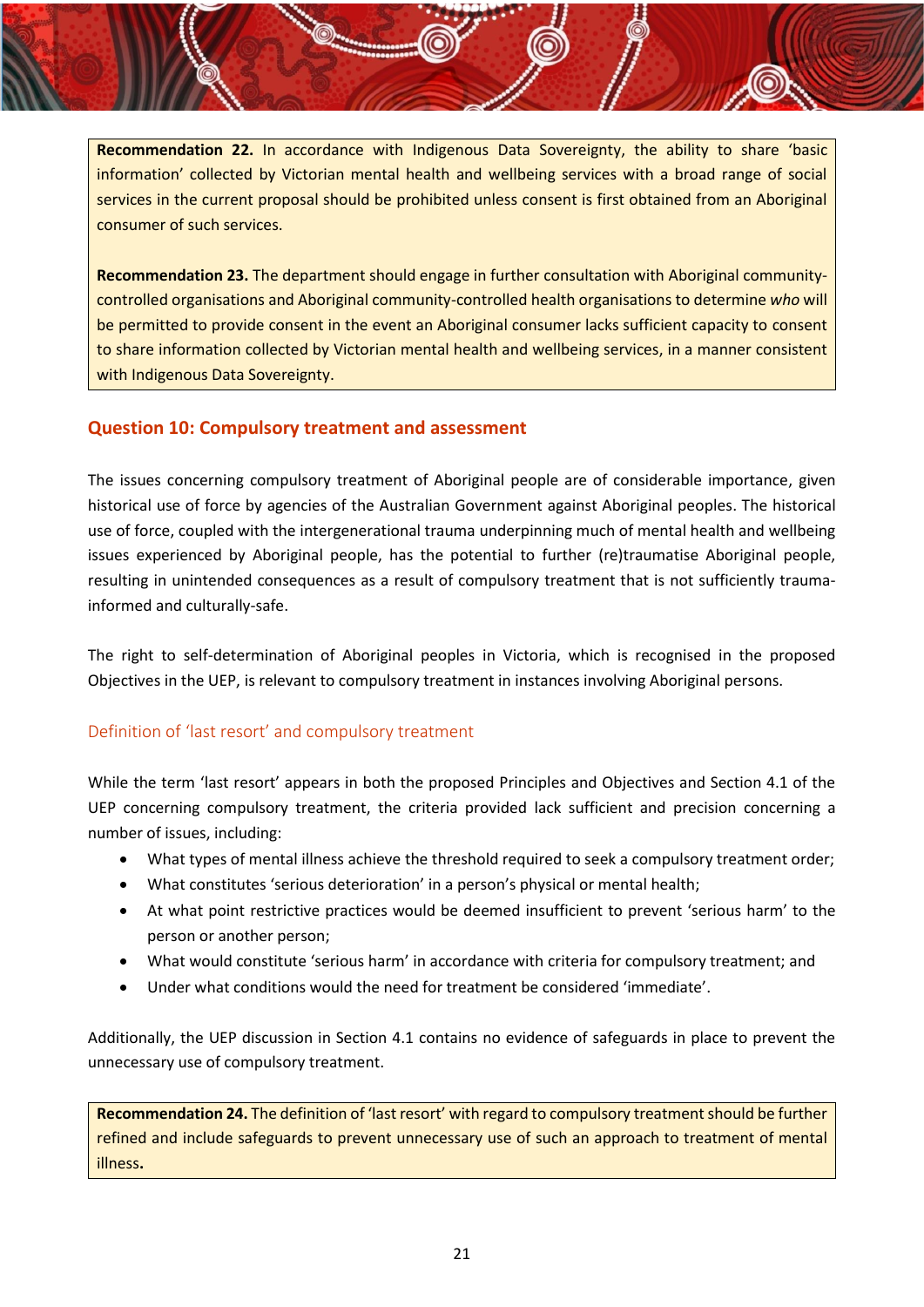### <span id="page-22-0"></span>Separate statutory guidelines for restrictive practices in situations involving Aboriginal people

Separate statutory guidelines should be developed for application to compulsory treatment in instances involving Aboriginal persons. The recognition of the right to self-determination or Aboriginal people in the proposed Objectives implicitly recognises the distinctness of their communities, identity, culture, traditions, norms and history from the majority of Australian society. The statutory guidelines should be developed in a manner consistent with the collective right of Aboriginal peoples in Victoria to free, prior and informed consent before adopting legislative or administrative measures that may affect them.<sup>56</sup>

**Recommendation 25.** The Department should include separate statutory guidelines in the new Mental Health and Wellbeing Act pertaining to compulsory treatment in instances concerning Aboriginal people, developed in consultations with Aboriginal people, premised upon the right to free, prior and informed consent.

### <span id="page-22-1"></span>Compulsory treatment and consultation with Aboriginal Community Controlled Organisations

In accordance with the right to self-determination of Aboriginal people recognised in the proposed Objectives in the UEP, the new Mental Health and Wellbeing Act should include provisions mandating consultation with ACCOs in all instances potentially involving the compulsory treatment of an Aboriginal person. The right to self-determination of Aboriginal peoples includes the right to participate in decision-making in matter that affect their rights through representatives of indigenous institutions.<sup>57</sup> In all cases involving an Aboriginal person, the mental health and wellbeing specialists at Victorian Aboriginal Community-Controlled Health Organisation (**VACCHO**) should be consulted regarding both the assessment and development of the treatment plan. In situations involving an Aboriginal child or young person, the relevant officers at the Victorian Aboriginal Child Care Agency (**VACCA**) should be contacted in addition to VACCHO to ensure the age and cultural appropriateness of both assessment and treatment plan developed.

**Recommendation 26.** In any instances where an Aboriginal person may be subject to compulsory treatment, such treatment should be culturally-safe and only be undertaken following consultations with:

- Victorian Aboriginal Community Controlled Health Organisations in instances involving adults; and
- Victorian Aboriginal Community-Controlled Health Organisation (VACCHO) and Victorian Aboriginal Child Care Agency (VACCA) in instances involving children and young people.

# <span id="page-22-2"></span>**Question 12: Seclusion and restraint, and regulation of chemical restraint**

The recommendations concerning seclusion and restraint are premised upon the two principal areas of concern noted in the above section on compulsory treatment: the historical trauma suffered by Indigenous people, coupled with contemporary experiences of systemic racism and bias; the requisite processes and outcomes associated with the right to self-determination of Aboriginal peoples in Victoria.

<sup>56</sup> Article 19 of the United Nations Declaration on the Rights of Indigenous Peoples.

<sup>57</sup> Article 18 of the United Nations Declaration on the Rights of Indigenous Peoples.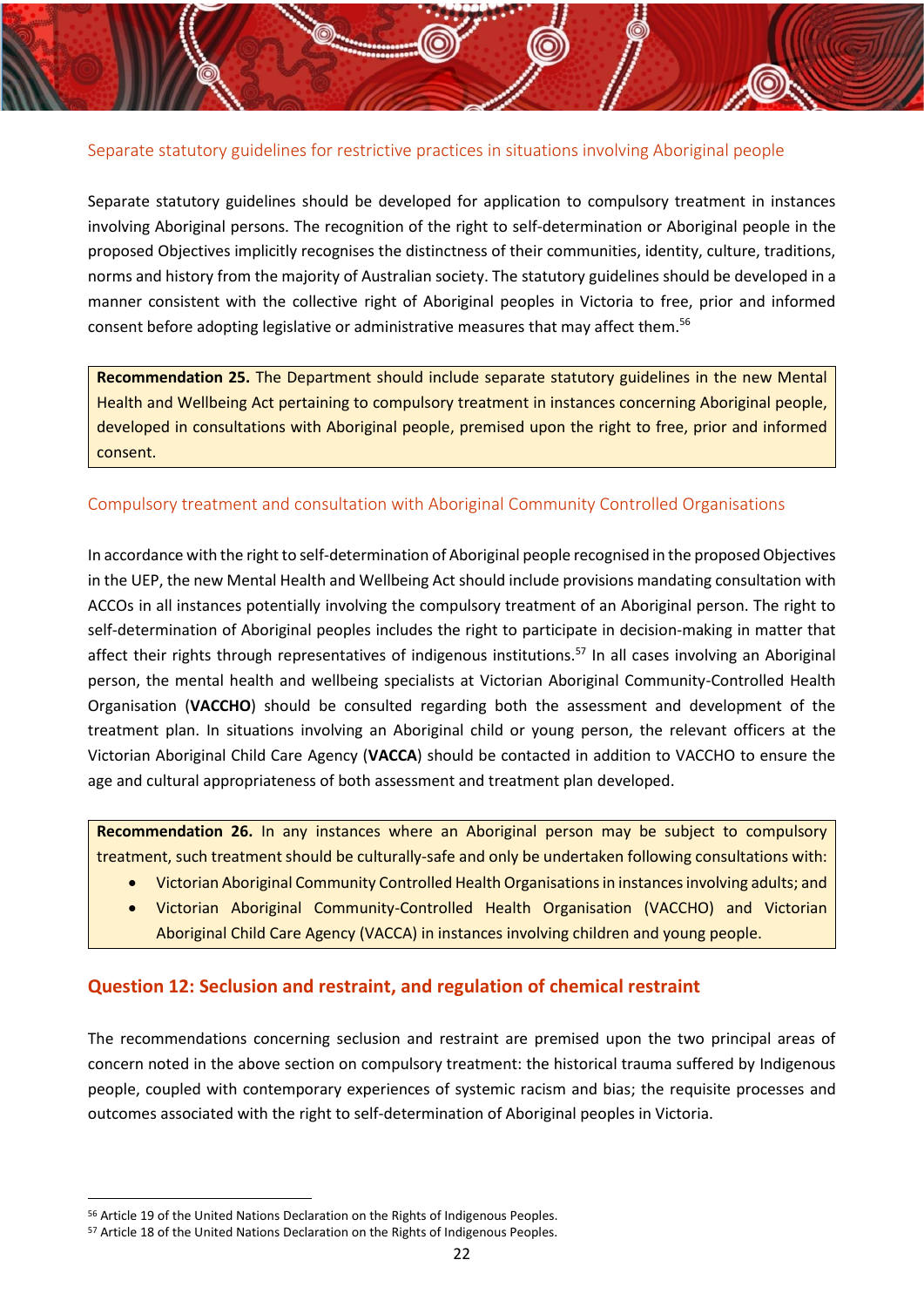### <span id="page-23-0"></span>Definition of 'last resort' in relation to restrictive practices

Similar to concerns noted regarding 'last resort' in relation compulsory treatment above, the current proposals fail to provide any meaningful clarity regarding the definition and application of such a standard for the purposes of restrictive practices. The purpose, objective and thresholds concerning the use of restrictive practices would need to be clarified prior to any meaningful consultation on the issue.

**Recommendation 27.** The definition of 'last resort' as the basis for the use of restrictive practices should be further refined and include safeguards to prevent unnecessary use of such practices against individuals with mental illness**.**

### <span id="page-23-1"></span>Regulatory framework for restrictive practices

The current proposal concerning 'coercive and restrictive practices' in the new Mental Health and Wellbeing Act is problematic. While the proposed Objectives refer to 'coercive and restrictive practices', Section 4.1 uses the language of 'restrictive interventions' found in the *Mental Health Act 2014*. <sup>58</sup> Furthermore, Section 4.1 does not raise the issue of 'coercive practices', but focuses exclusively on seclusion, bodily restraint and chemical restraint: the first two practices are regulated in the *Mental Health Act 2014*<sup>59</sup> and the latter was not mentioned in the *Mental Health Act 2014* at all.<sup>60</sup> The approach to the issues of restrictive practices in the current proposal, thus far, appears to improve little in regards to the regulation of restrictive practices.

The current NDIS framework regulates 5 distinct types of restrictive practices: seclusion, chemical restraint, mechanical restraint, physical restraint and environmental restraint.<sup>61</sup> Meanwhile, the proposed *National Framework for Reducing the Use of Restrictive Practices in the Disability Service Sector* further includes the categories of psycho-social restraints and consequence driven practices as restrictive practices, $62$  which arguably comprise the 'coercive practices' referred to in the proposed Objectives in the UEP. The regulation of further categories of restrictive practices would provide further safeguards to individuals receiving treatment, care and support for mental health and wellbeing issues.

Furthermore, the regulation of the aforementioned categories of restrictive practice in the statutory framework of the new Mental Health and Wellbeing Act would ensure consistency of the Victorian mental health and wellbeing framework with Commonwealth and NDIS frameworks, ensuring greater policy and operational cohesion in the provision of mental health and wellbeing services, in a manner consistent with the findings of the RCVMHS.<sup>63</sup>

<sup>58</sup> Part 6, Division 1 of the *Mental Health Act 2014*.

<sup>59</sup> Part 6, Divisions 2 and 3, respectively, of the Mental Health Act 2014.

<sup>60</sup> Victorian Mental Illness Awareness Council. *VMIAC Policy Position Paper #3: Seclusion and Restraint*, p. 1. Available at [https://www.vmiac.org.au/wp-content/uploads/Position-Statement-3-Seclusion-and-Restraint-FINAL-](https://www.vmiac.org.au/wp-content/uploads/Position-Statement-3-Seclusion-and-Restraint-FINAL-1.pdf%23:~:text=The%20use%20of%20restrictive%20practices%2C%20as%20defined%20by,of%20extreme%20harm%20and%2C%20in%20some%20cases%20torture.6i)[1.pdf#:~:text=The%20use%20of%20restrictive%20practices%2C%20as%20defined%20by,of%20extreme%20harm%20and%2C%20i](https://www.vmiac.org.au/wp-content/uploads/Position-Statement-3-Seclusion-and-Restraint-FINAL-1.pdf%23:~:text=The%20use%20of%20restrictive%20practices%2C%20as%20defined%20by,of%20extreme%20harm%20and%2C%20in%20some%20cases%20torture.6i)

[n%20some%20cases%20torture.6i.](https://www.vmiac.org.au/wp-content/uploads/Position-Statement-3-Seclusion-and-Restraint-FINAL-1.pdf%23:~:text=The%20use%20of%20restrictive%20practices%2C%20as%20defined%20by,of%20extreme%20harm%20and%2C%20in%20some%20cases%20torture.6i)

<sup>61</sup> s. 6 of the *National Insurance Disabilities Insurance Scheme (Restrictive Practices and Behaviour Support) Rules 2018* (Cth).

<sup>62</sup> Australian Department of Social Services*. National Framework for Reducing and Eliminating the Use of Restrictive Practices in the Disability Service Sector* (the 'National Framework')(2014), p. 5.

<sup>63</sup> Royal Commission into Victoria's Mental Health System. *Final Report, Volume 1: A new approach to mental health and wellbeing in Victoria* (2021), p. 387-388.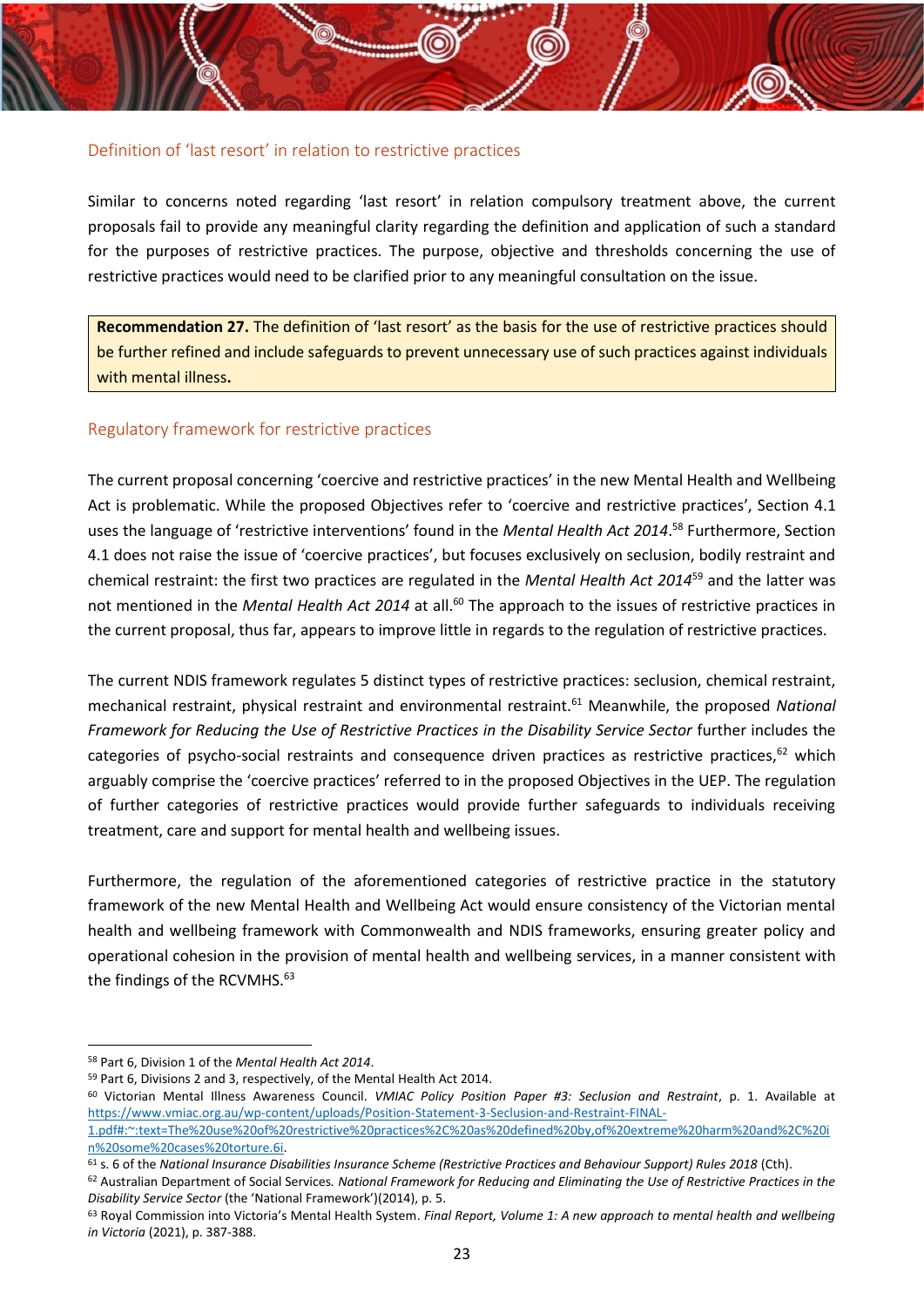**Recommendation 28.** The restrictive practices regulated by the new Mental Health and Wellbeing Act should include seclusion, chemical restraint, mechanical restraint, physical restraint, environmental restraint, psycho-social restraint and consequence driven practices in a manner consistent with *the National Framework for Reducing the Use of Restrictive Practices in the Disability Service Sector.*

### <span id="page-24-0"></span>Separate statutory guidelines for restrictive practices in situations involving Aboriginal people

Based upon the same reasoning offered above, the Department should enter into further consultations concerning the development of separate statutory guidelines concerning the use of restrictive practices in instances involving Aboriginal persons within the Victorian mental health and wellbeing system.

**Recommendation 29.** The Department should include separate statutory guidelines in the new Mental Health and Wellbeing Act pertaining to restrictive practices in instances concerning Aboriginal people, developed in consultations with Aboriginal people, premised upon the right to free, prior and informed consent.

### <span id="page-24-1"></span>Restrictive practices and consultation with Aboriginal Community Controlled Organisations

In accordance with the right to self-determination of Aboriginal people recognised in the proposed Objectives in the UEP, the new Mental Health and Wellbeing Act should include provisions mandating the consultation of ACCOs in all instances potentially involving the use of restrictive practices against an Aboriginal person. The right to self-determination of Aboriginal peoples includes the right to participate in decision-making in matter that affect their rights through representatives of Indigenous institutions.<sup>64</sup> In all cases involving an Aboriginal person, the mental health and wellbeing specialists at Victorian Aboriginal Community Controlled Health Organisation (**VACCHO**) should be consulted regarding both the nature and intended duration of the restrictive practice. In situations involving an Aboriginal child or young person, the relevant officers at Victorian Aboriginal Child Care Agency (**VACCA**) should be contacted in addition to VACCHO to ensure the age and cultural appropriateness of both the nature of the restrictive practice and the duration envisaged.

**Recommendation 30.** In instances where an Aboriginal person may be subject to restrictive practices, such practices should be age- and culturally-appropriate, and only be undertaken following consultations with:

- Victorian Aboriginal Community Controlled Health Organisation (VACCHO) in instances involving adults; and
- Victorian Aboriginal Community Controlled Health Organisation (VACCHO) and Victorian Aboriginal Child Care Agency (VACCA) in instances involving children and young people.

**Recommendation 31.** The consultations referred to in Recommendation 30 of the present submission should include both the nature of the restrictive practice and the intended duration.

<sup>&</sup>lt;sup>64</sup> Article 18 of the United Nations Declaration on the Rights of Indigenous Peoples.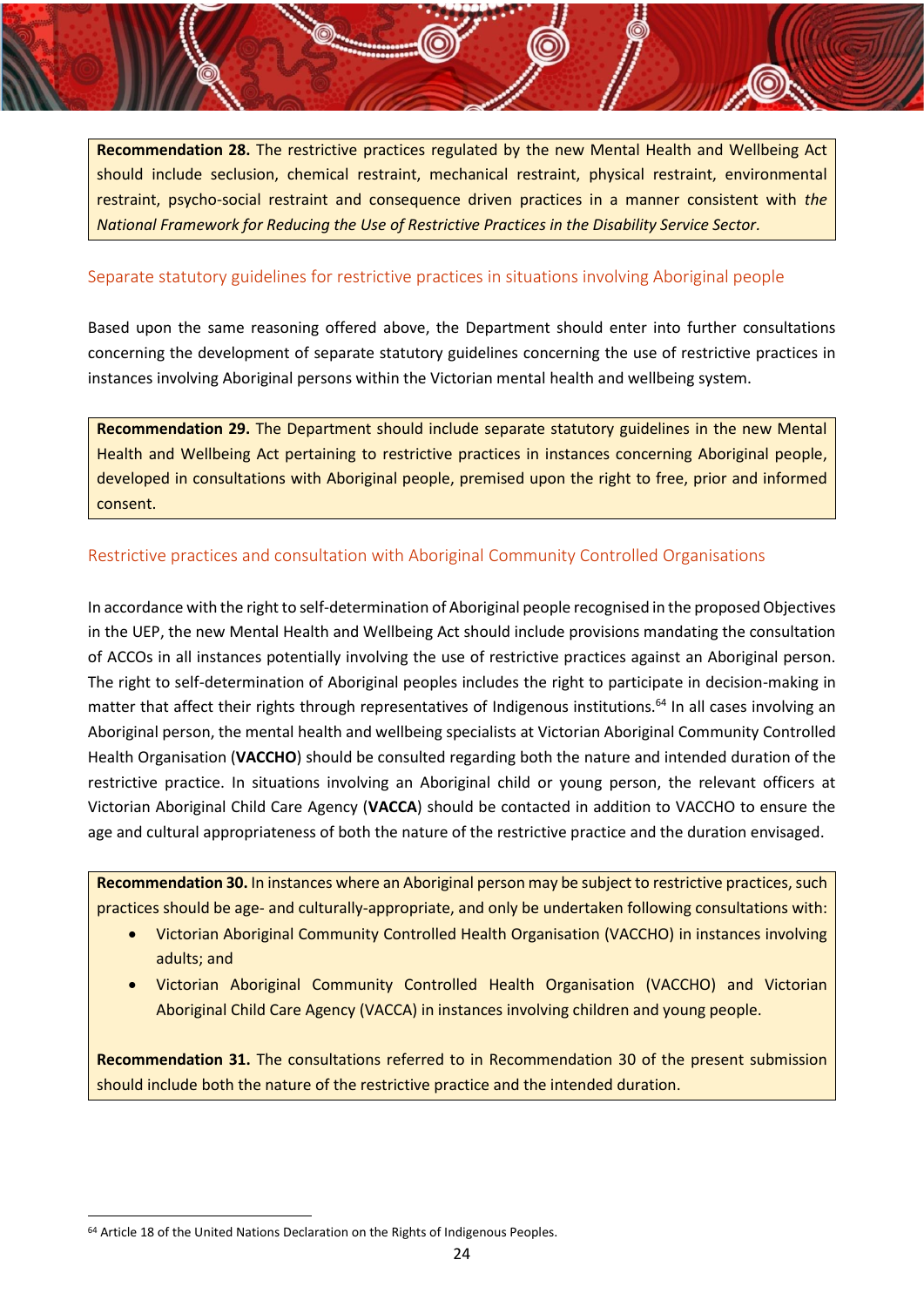# <span id="page-25-0"></span>**Question 13: Governance and oversight**

### <span id="page-25-1"></span>Aboriginal representation in oversight and governance

VALS notes that no information was contained within the proposals within the UEP concerning the participation of Aboriginal representatives on the commissions and boards outlined in the proposal. The Department should ensure that seats designated for Aboriginal representatives are provided for in the new Mental Health and Wellbeing Act.

**Recommendation 32.** The Department should ensure that statutory provisions in the new Mental Health and Wellbeing Act require that Aboriginal people are represented in the membership of the Mental Health and Wellbeing Commission, the Regional Mental Health and Wellbeing Boards and any further bodies established under the Act.

<span id="page-25-2"></span>The Optional Protocol to the Convention against Torture and Other Cruel, Inhuman or Degrading Treatment or Punishment

The objective of the *Optional Protocol to the Convention against Torture and other Cruel, Inhuman or Degrading Treatment or Punishment* (**OPCAT**) is 'to establish a system of regular visits undertaken by independent international and national bodies to places where people are deprived of their liberty, in order to prevent torture and other cruel, inhuman or degrading treatment or punishment.' OPCAT, ratified by Australia,19 requires States to 'set up, designate or maintain at the domestic level one or several visiting bodies for the prevention of torture and other cruel, inhuman or degrading treatment or punishment.' These bodies are called National Preventive Mechanisms (**NPM**s).

#### **Recommendation 33.** Once designated/established:

- The Victorian NPM's mandate should (in compliance with Article 4 of OPCAT and Recommendation 10 of the Australian Human Rights Commission's report), include any place under the Government's jurisdiction and control where persons are or may be deprived of their liberty, either by virtue of an order given by a public authority or at its instigation or with its consent or acquiescence.
- This includes both public and private custodial settings which that person is not permitted to leave at will by order of any judicial, administrative or other authority.
- The NPM's mandate should not be restricted by any temporal limitations.
- The NPM's mandate should encompass instances where people who are detained are temporarily absent from the place they are normally detained (eg when they are taken to a hospital for medical treatment).
- The NPM's mandate should include forensic mental health hospitals, closed forensic disability facilities or units, correctional facilities, youth detention facilities, police custody, court custody, and residential secure facilities for children.

**Recommendation 34.** The Victorian Government should engage in transparent, inclusive and robust consultations, as NPMs are designated/established and operationalised, with Aboriginal and/or Torres